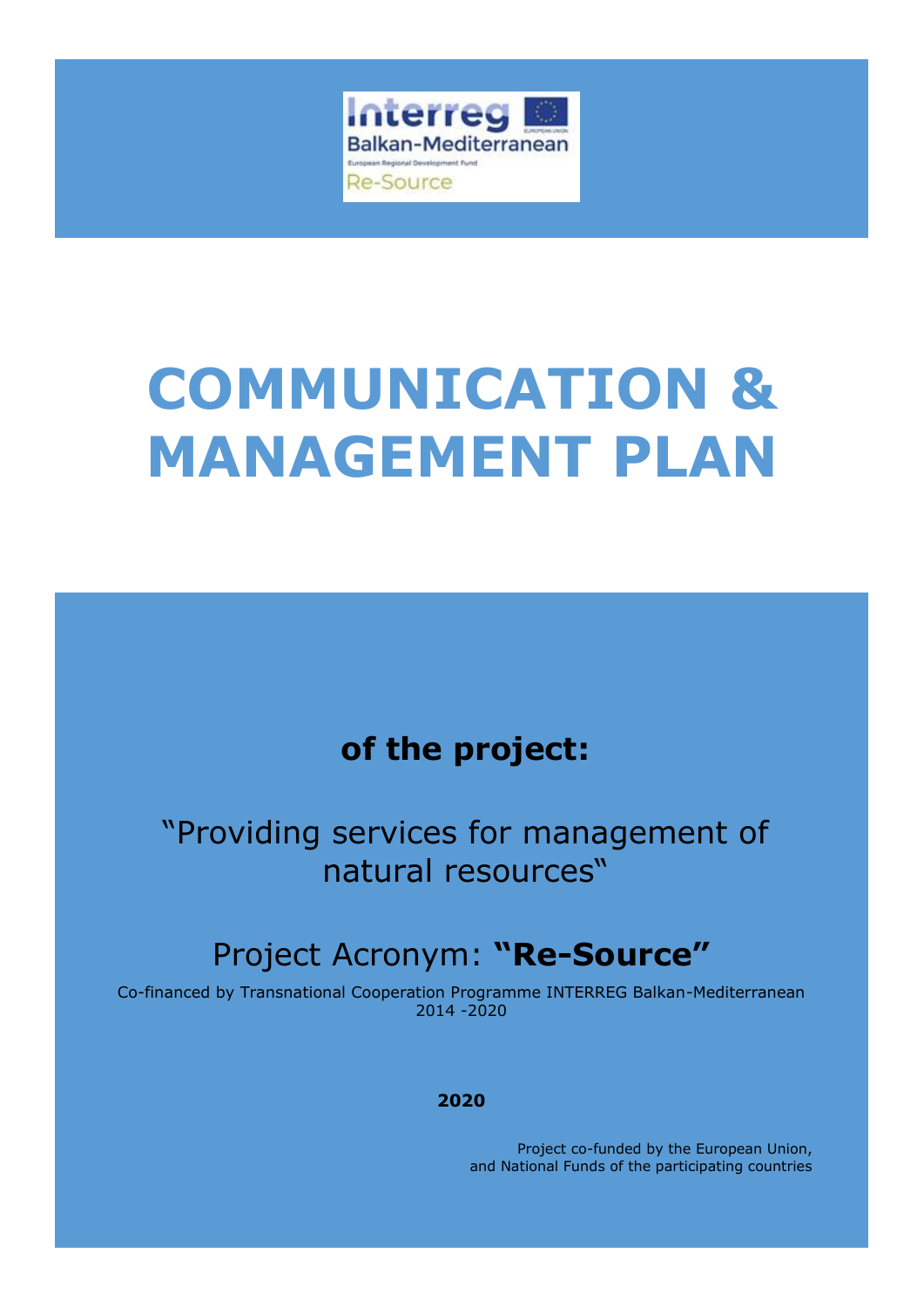

**Communication & Management Plan Project:** "Providing services for management of natural resources"



# **Communication & management**

# **plan**

# **For the project:**

"Providing services for management of natural

resources "

**Project Acronym:** "Re-Source"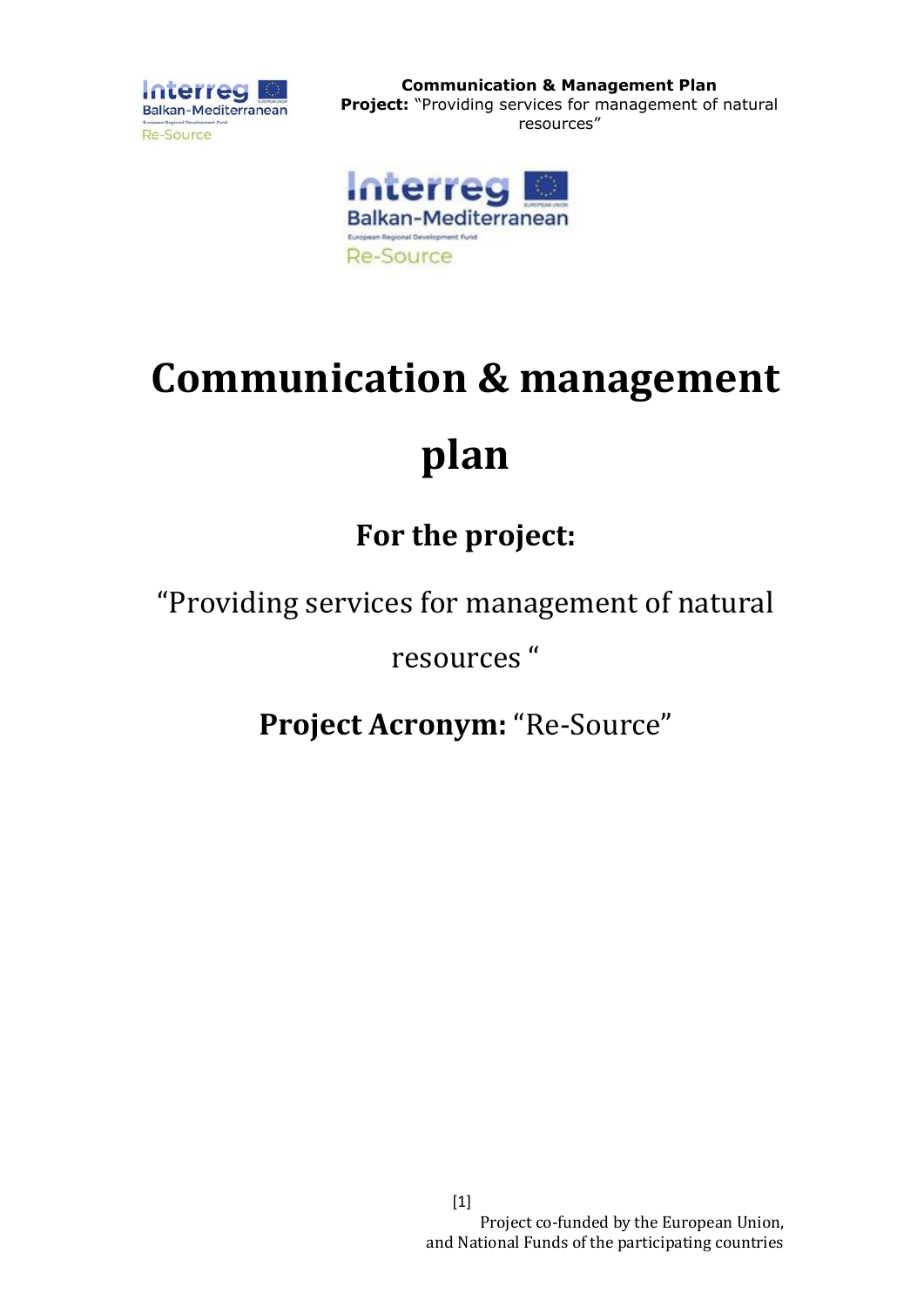

## **Contents**

| $\mathsf{L}$ |  |
|--------------|--|
| II.          |  |
| III.         |  |
| IV.          |  |
| V.           |  |
| VI.          |  |
| i.           |  |
| ii.          |  |
|              |  |
|              |  |
|              |  |
| VII.         |  |
| i.           |  |
| ii.          |  |
| VIII.        |  |
|              |  |
|              |  |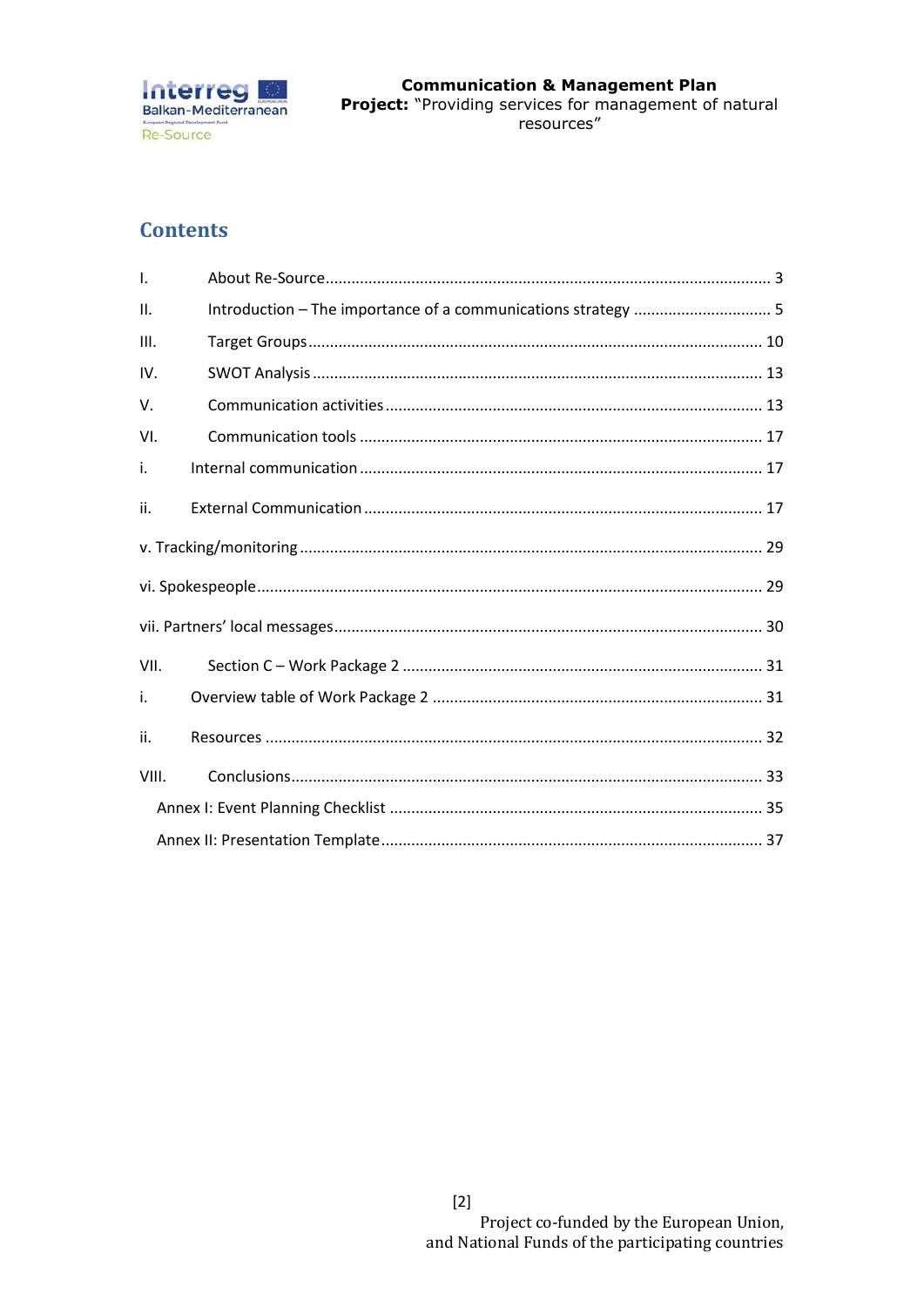

## <span id="page-3-0"></span>**I. About Re-Source**

The project "Providing services for management of natural resources" with acronym "Re-Source" is being implemented under the "Transnational Cooperation Programme INTERREG Balkan – Mediterranean 2014-2020" and is co-funded by the European Union and National Funds of the participating countries. The Partnership includes nine (9) partners (one Observer Parnter) that come from five (5) countries (Greece, Cyprus, Albania, Bulgaria and Republic of North Macedonia). Specifically, the Re-Source Partnership is as shown in the following table:

|                          | <b>Project Partner</b> | <b>Partner Institution</b>            |  |
|--------------------------|------------------------|---------------------------------------|--|
| <b>Country</b>           | <b>Number</b>          |                                       |  |
| <b>Greece</b>            | LP                     | Interbalkan Environment Center        |  |
|                          |                        |                                       |  |
| <b>Greece</b>            | PP <sub>2</sub>        | <b>Region of Thessaly</b>             |  |
|                          |                        | Hellenic Agricultural Organization    |  |
| <b>Greece</b>            | PP <sub>3</sub>        | <b>DEMETER - Soil and Water</b>       |  |
|                          |                        | <b>Resources Institute</b>            |  |
| <b>Bulgaria</b>          | PP4                    | <b>Executive Forest Agency</b>        |  |
| <b>Albania</b>           | PP <sub>5</sub>        | Ministry of Tourism and               |  |
|                          |                        | Environment                           |  |
| <b>Albania</b>           | PP <sub>6</sub>        | National Agency of Natural            |  |
|                          |                        | Resources                             |  |
| <b>Republic of North</b> | PP7                    | Center for Climate Change - Gevgelija |  |
| <b>Macedonia</b>         |                        |                                       |  |
| <b>Cyprus</b>            | PP8                    | Agricultural Research Institute       |  |
|                          | PP <sub>9</sub>        |                                       |  |
| <b>Greece</b>            | (Observer              | Ministry of Rural Development &       |  |
|                          | Partner)               | Food                                  |  |
|                          |                        |                                       |  |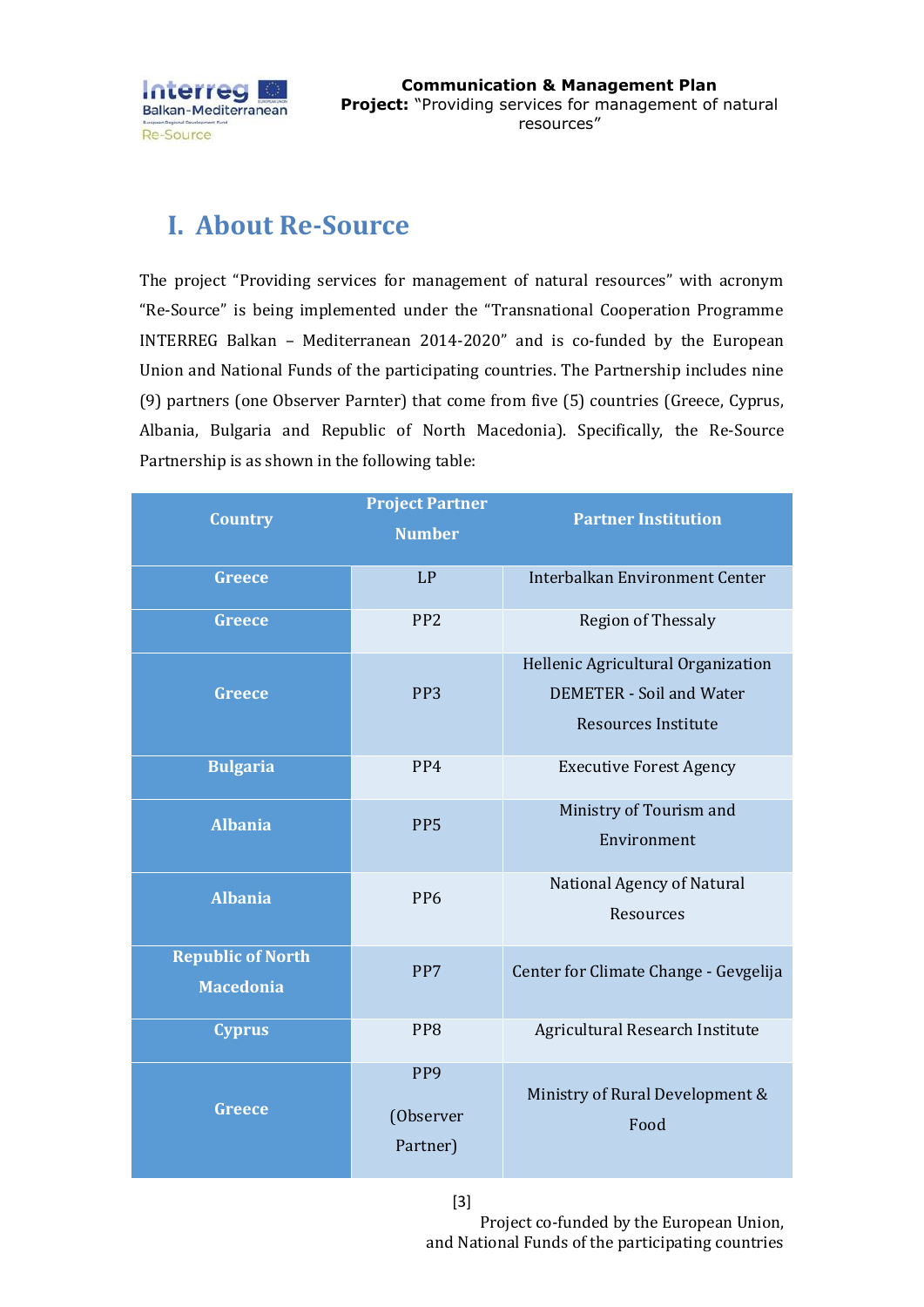

The **project's overall objective** aims to increase the governance capacity and corresponding delivery regarding environmental legislation.

The **sub-objectives** of the project are:

- Upgrade and customization of existing digital tools and services concerning the application of 1) precise irrigation, 2) evaluation of codes of good agricultural practices and 3) large-scale soil erosion risk assessment.
- Delivery of these tools and services to end users from the local public administration authorities of five (5) countries (Greece, Bulgaria, Albania, Republic of North Macedonia and Cyprus).
- Provision of scientific and technical support and the conduction of training seminars and workshops targeting the personnel of public authorities focusing on the use of the digital tools/services, water and soil resource management, good agricultural practices and related legal framework implementation
- Diffusion of knowledge to all interested parties and individuals and the raise of public awareness on environmental issues and regulatory commitments.

#### **Work Packages**

**WP1** Project Management

**WP2** Publicity actions

**WP3** "Institutional capacity analysis & data collection" conduction of studies for the analysis of the current legal and institutional framework and present state practices on the fields of 1) irrigational water management, 2) codes of good agricultural practices (CGAP) and 3) soil erosion risk management.

**WP4** "Digital services development & delivery for enhancement of institutional capacity" concerns the purchase of appropriate equipment and the customization of existing digital tools/services on the fields of 1) precise irrigation, 2) CGAP and 3) soil erosion risk management.

**WP5** "Evaluation of pilot applications and training of public administration" actions for the evaluation of the system's operation in terms of performance and efficiency as well as the assessment of the system's impact on the capacity of the end users.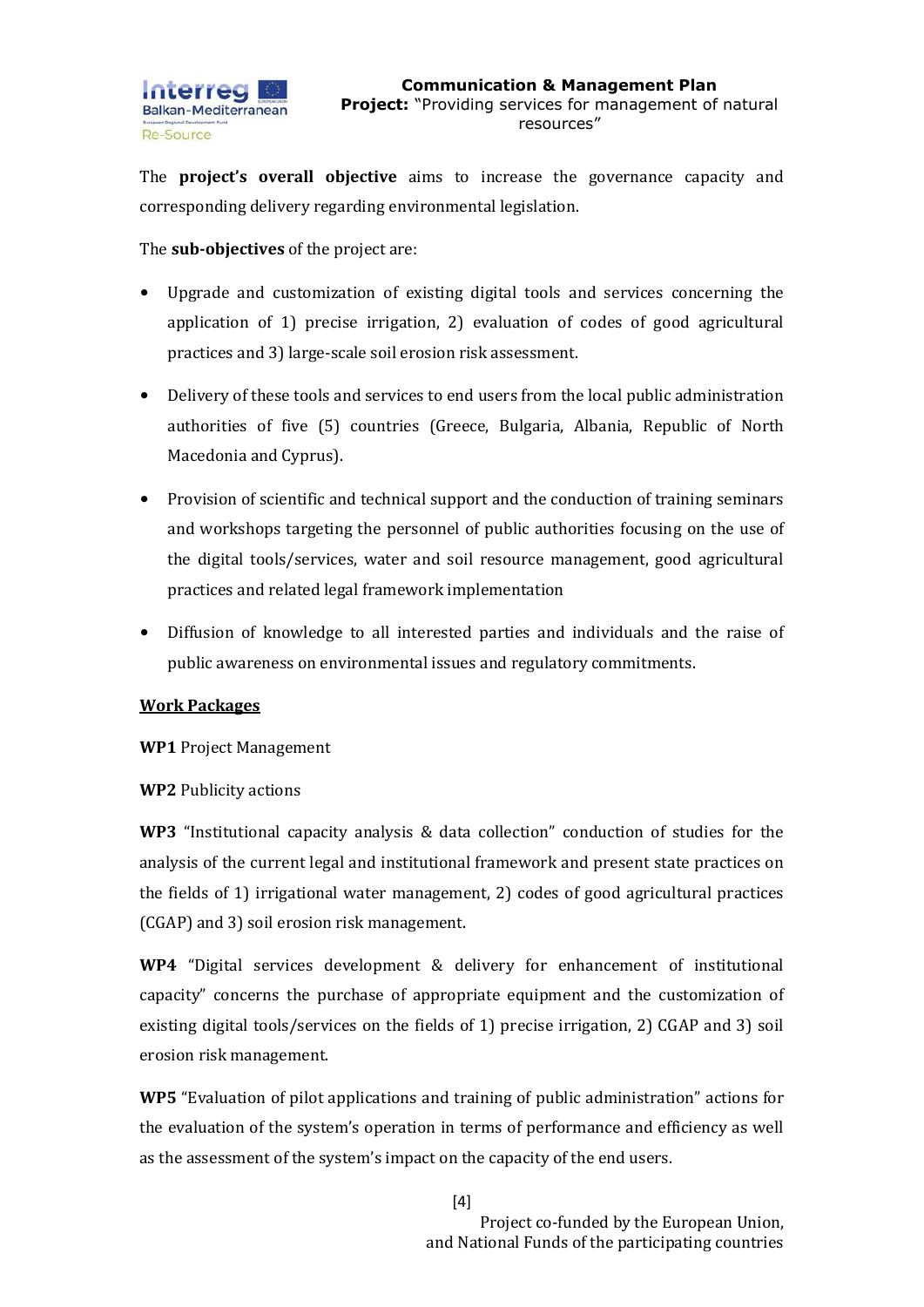

The Communication Plan is based on the following files:

- "An Integrated Communication Guide for Projects" of the Balkan – Med Programme;

- The Re-Source Application Form – Roles of the Partners, Communication Tools and Activities, Project objectives;

- The Re-Source Project Work Plan – Duration/Timing of the activities

# <span id="page-5-0"></span>**II.Introduction – The importance of a communications strategy**

Communication is a pre-planned but ongoing activity and continuously and gradually evolving process, from raising awareness about the project (the need(s) addressed, the project objectives, activities, outcomes and the partnership) to dissemination, namely "marketing" and promoting the project and its results to an extended audience beyond the project consortium and extending its impact beyond its timespan, through the exploitation of the project results (encouraging decision-makers to incorporate the project's results into existing systems, practices, processes, as well as end-users to utilize the project results).

This document proposes a strategic approach to the communication of the project "Re-Source" is being implemented under the "Transnational Cooperation Programme INTERREG Balkan – Mediterranean 2014-2020.

It defines the methodology partners will use to communicate project activities, results and impacts, the target groups to which communication and dissemination actions will be aiming, the tools that the partnership will use in order to implement the present strategy and plan, the channels through which messages will be circulated.

The document is representing actions to be taken in order to:

- create information channels that are necessary for the success of the project;
- involve target groups and stakeholders in the project activities;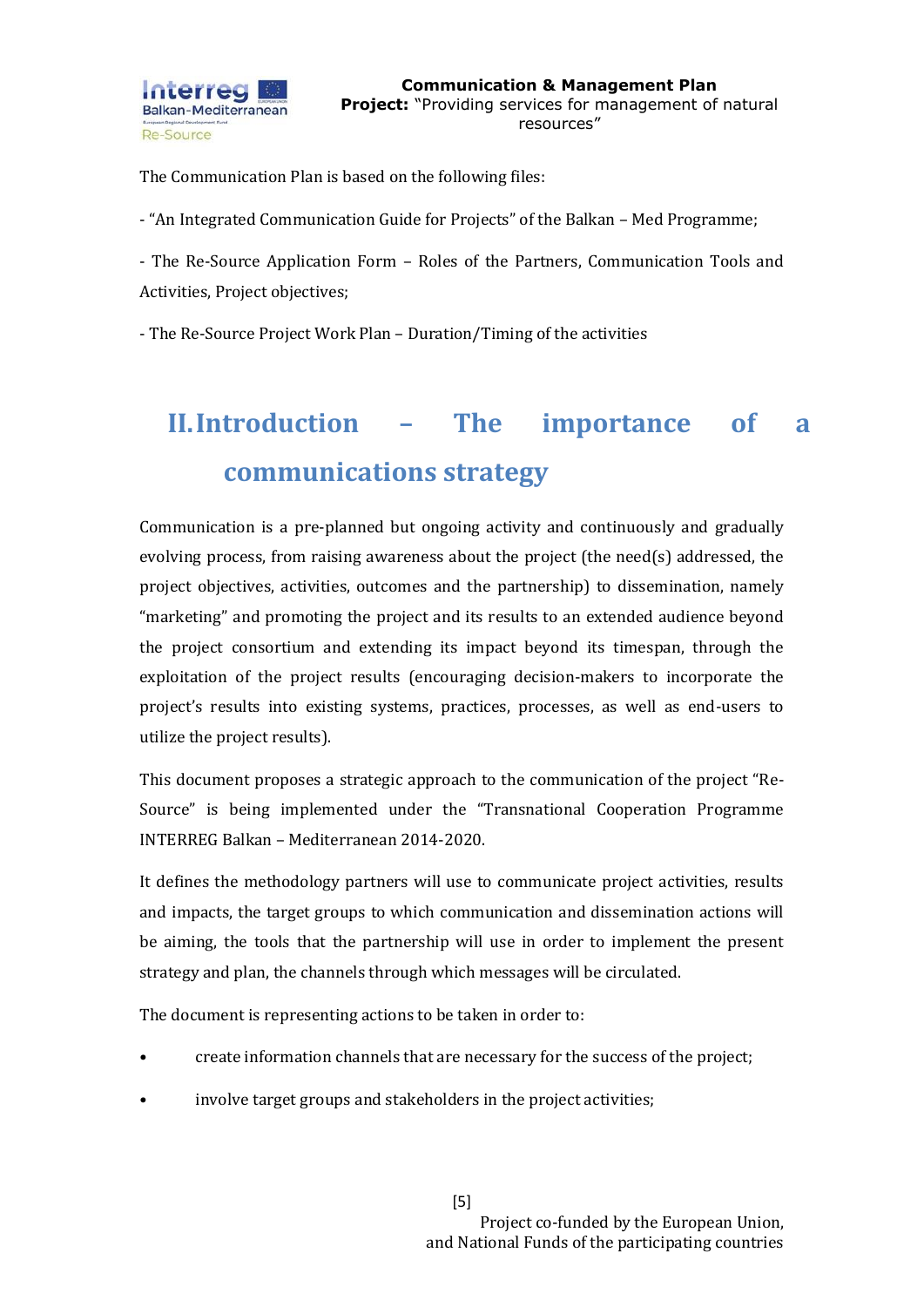

• inform European society of the important of the European cooperation in general and soil and water resources management, environmental protection and related legal framework implementation in particular;

- secure sustainability of project results;
- enhance impact of project outputs;
- secure capitalization of investments;
- promote the role of EU

Within this document, we define two types of communication, internal and external. Good internal communication, between partners, is vital to the success of any partnership project, particularly in a transnational environment. External communication, involving parties outside the partnership, is important for the dissemination of the project and its results. This project promotion is a contractual requirement of all Balkan – Mediterranean Cooperation Programme Projects but has also further objectives and benefits (see Section C).

The project partners shall implement the communication and publicity measures in accordance with the Application Form and Commission's Regulations on information and publicity measures. They shall play an active role in any actions organized to disseminate the results of the project. Any public relations measures shall be coordinated by the Lead Partner and communicated to the other partners of the project.

The approach of the partnership to communication will be tailored on the capacity of each partner to perform properly the actions foreseen in this plan. Therefore, this plan and its activities are studied to be shaped around partners capacities, channels and instruments available and specificity of local and national community when it comes to the use of specific means of communication (particularly social media or similar).

#### **i. Re- Source Communication Strategy**

The Communication Strategy for Re-Source aims to provide the possible awareness of the potential beneficiaries and stakeholders concerned, as well as the general public, for its goals, directions, priorities and actions through the use of a targeted range of communication, awareness raising, information and promotion activities.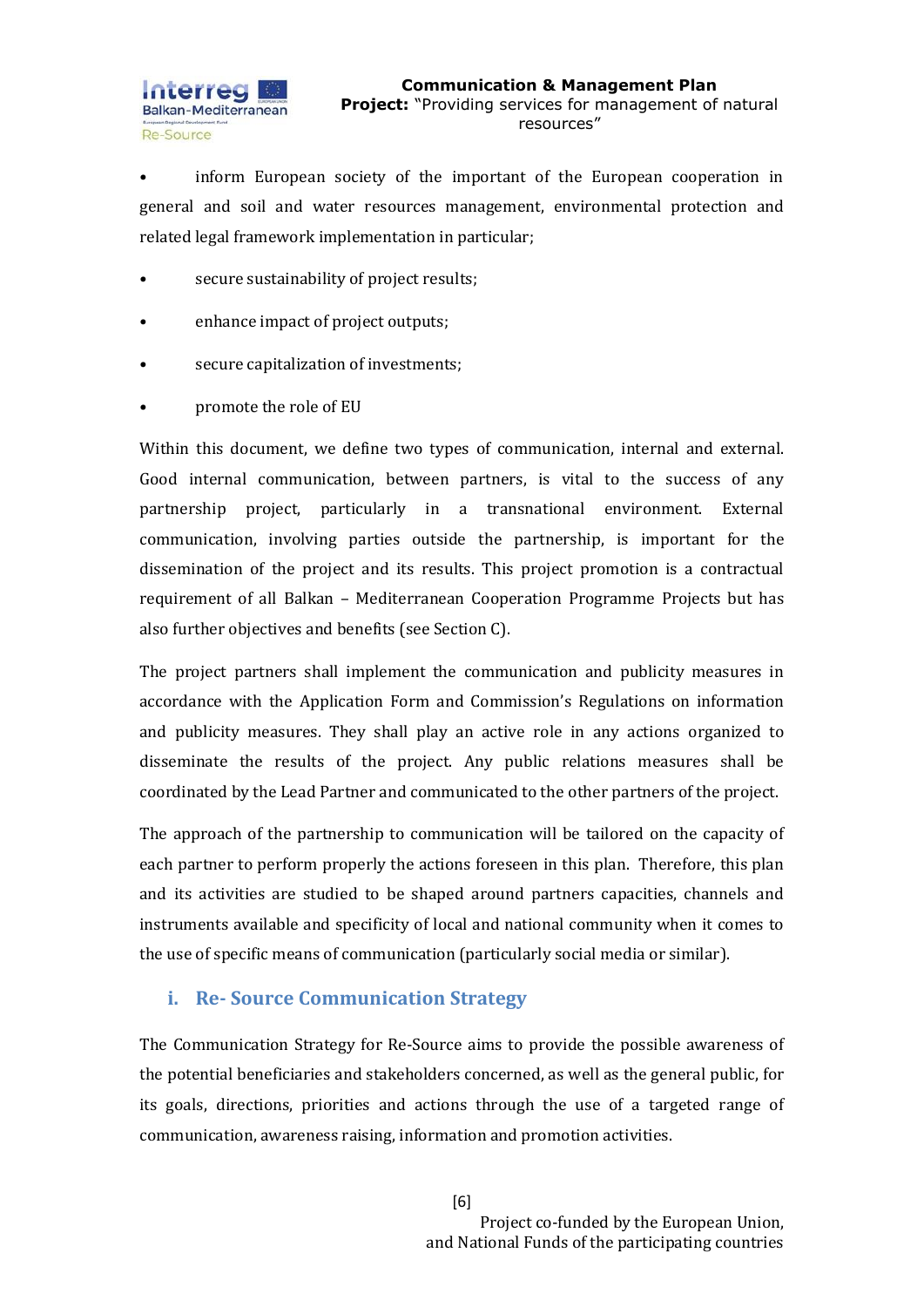Before setting out on a communications roadmap, the objectives of the communication phase should be clearly defined, detailed, achievable and measurable.

Communication Strategy seeks to develop a unified framework with planned actions and measurements by using all appropriate tools and methods to communicate the benefits of the Re-Source project in the context of informing social and economic partners and respective stakeholder.

A communication message is a 'value proposition' // **Key questions to ask**:

- $\checkmark$  What is to be communicated?
- $\checkmark$  Who are the recipients?
- $\checkmark$  How to do it, e.g. messages and tools to draw attention and spark interest?
- $\checkmark$  When to do it, e.g. when best to schedule/launch/implement the activities?
- $\checkmark$  What are the available resources, human and financial?
- $\checkmark$  How to assess impact and effectiveness?
- $\checkmark$  How to gain trust and respect?

#### **Messages** - are they:

- ✓ Consistent?
- $\checkmark$  Appropriate for each target group / each project phase?
- $\checkmark$  Clear & Simple?
- ✓ Useful, True, Realistic & Important?
- $\checkmark$  Engaging, Motivating & Intriguing?
- $\checkmark$  Flexible to be multiplied through various communication media?
- $\checkmark$  Demonstrating benefits?
- $\checkmark$  Placed and repeated appropriately?
- $\checkmark$  Standing out?

**Tools** - are they: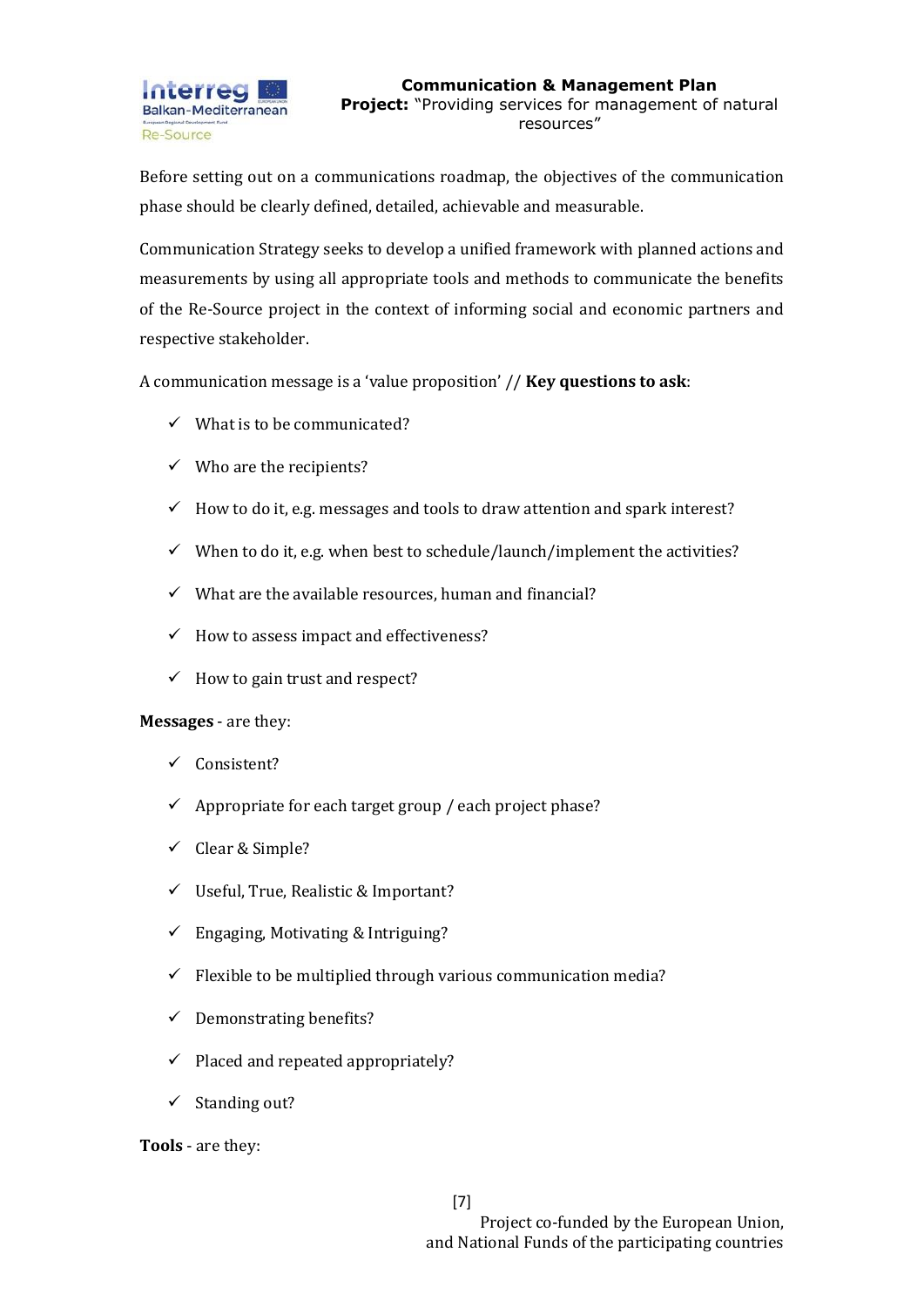

- $\checkmark$  Appropriate for each target group / each project phase?
- ✓ Time-effective?
- ✓ Cost-effective?
- $\checkmark$  Capitalizing on existing channels?

This checklist is a useful tool in the general communication strategy that helps assess in a quick and reliable way whether the communication message chosen will actually do the work, e.g. deliver the planned results and achieve the communication objectives and impact.

The Communication Strategy includes the use of two different categories of means and methods of raising awareness and visibility.

The first category refers to the various promotional activities that will take advantage of the opportunities offered by the media and the internet through specialized information and scientific sites such as publishing newsletters, press releases etc.

The second category includes direct communication actions, such as the participation of the consortium in workshops, targeted meetings with stakeholders, highlighting the interventions and actions funded by the Program targeting the personnel of public authorities focusing on the use of the digital tools/services, water and soil resource management, good agricultural practices and related legal framework implementation.

The communication of the project is flexible and responsive to changing needs and challenges. Even though, the communication & dissemination plan prescribes in details the overall strategy, it is open to discussion and evolution in light of arising needs and conditions.

### **ii. Communication Objectives**

The objectives of the communication plan are divided into General and Special.

#### **Α. General Objectives**

The General Objectives are the following: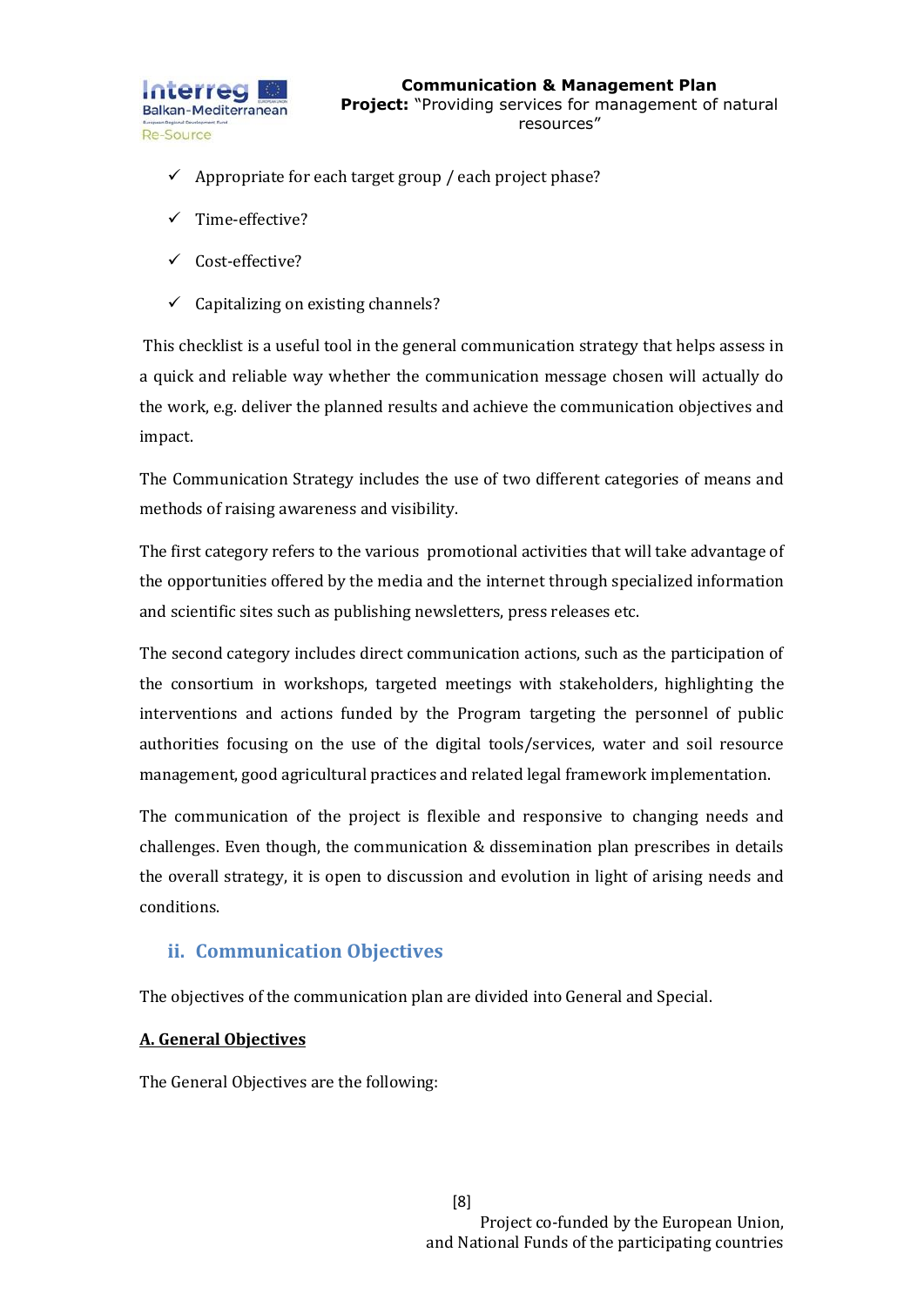- highlighting Re-Source project objectives and promoting the added value of increasing the governance capacity and corresponding delivery regarding environmental legislation.

- Informing of general audience about the philosophy and more specifically about the impact and contribution on environmental issues and regulatory commitments

- Informing potential beneficiaries about the opportunities and possibilities provided through the customization of existing digital tools and services concerning the application of 1) precise irrigation, 2) evaluation of codes of good agricultural practices and 3) large-scale soil erosion risk assessment.

- Creating a positive climate through good practices to mobilize potential beneficiaries, aiming to increase participation.

#### **Β. Special Objectives**

Based on the overall strategy, axes, and priorities the specific objectives are:

- Highlighting the importance of tackling the needs for improved transnational governance capacity.

- Reflecting the jointly identified need to strengthen the collaboration between the competent authorities and institutions of the participating countries

- Capitalizing on experiences and results achieved in past projects, with the aim to improve their existing institutional capacity in terms of natural resources management and related legal framework implementation.

#### **Furthermore:**

In the framework of any public relation measures, each project partner shall point out that the project was funded by the Programme and is co-financed by the European Regional Development Fund (ERDF).

The Lead Partner must ensure compliance of the project with Articles 62 and 63 of Regulation (EC) 718/2007 on information and publicity measures, concerning cofinancing from EU Funds.

Any notice or publication of the project, appearing in Mass Media, must specify that it reflects the author's views. The Managing Authority shall not be held liable for any use that may be made of the information contained therein.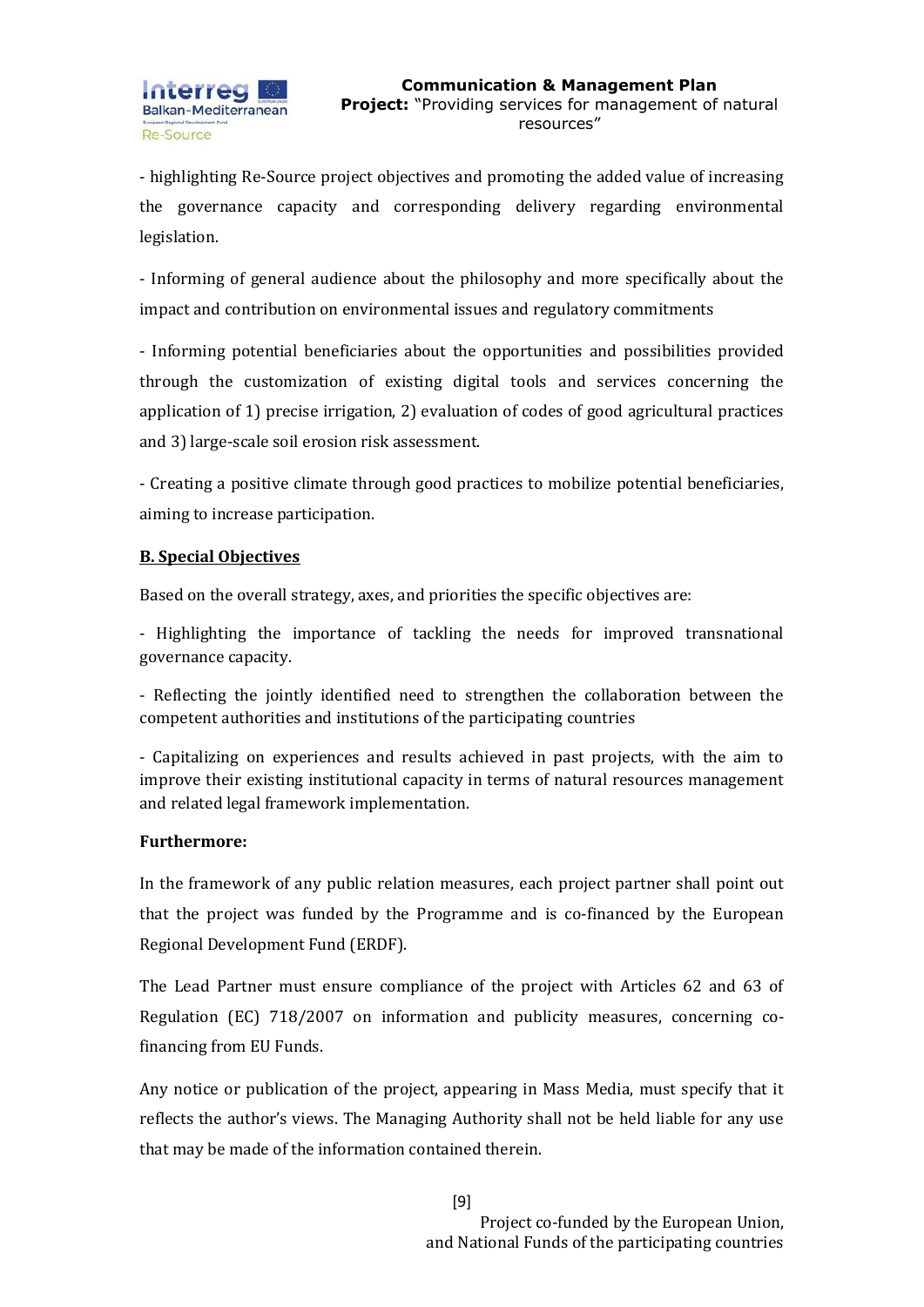The Lead Partner resumes the obligation to submit to the JTS a copy of any publicity and information material produced, upon request. The Lead Partner furthermore authorizes the JTS, the Managing Authority, and the European Commission to use this material in order to demonstrate the Programme results.

Any information, media appearance, or other publicity of the operation shall be communicated to the JTS for potential information and publicity activities.

The Managing Authority, and the National Coordinators are authorised to publicize, the following information:

- $\triangleright$  the names of the Lead Partners and its partners,
- $\triangleright$  the objectives, budget, and executive summary of the project,
- $\triangleright$  the geographical location of the project,
- $\triangleright$  any other information agreed with the Lead Partners.

# <span id="page-10-0"></span>**III. Target Groups**

The Target Groups of the Re-Source project and the specific objectives of each target group are the following:

- $\triangleright$  Public bodies participating in the project:
	- Supporting public authorities in the Balkan Med area on how project partners work together in order to scientifically and technically support them in the sustainable resources management and monitoring of national and EU environmental targets.
	- Communicating the role of Balkan-Mediterranean 2014-2020 Programme in supporting the project

 $\triangleright$  Any other body whose personnel will take part in the training seminars or make use of the digital tools and guidelines provided by the project.

 $\triangleright$  Other direct beneficiaries of the project may be the inhabitants of the territories of the participant bodies (especially within the study areas) that will benefit from the improved management & monitoring of the local soil & water resources.

Based on the general and specific Communication objectives, the above target groups include individual target groups that are approached by respective means, where appropriate.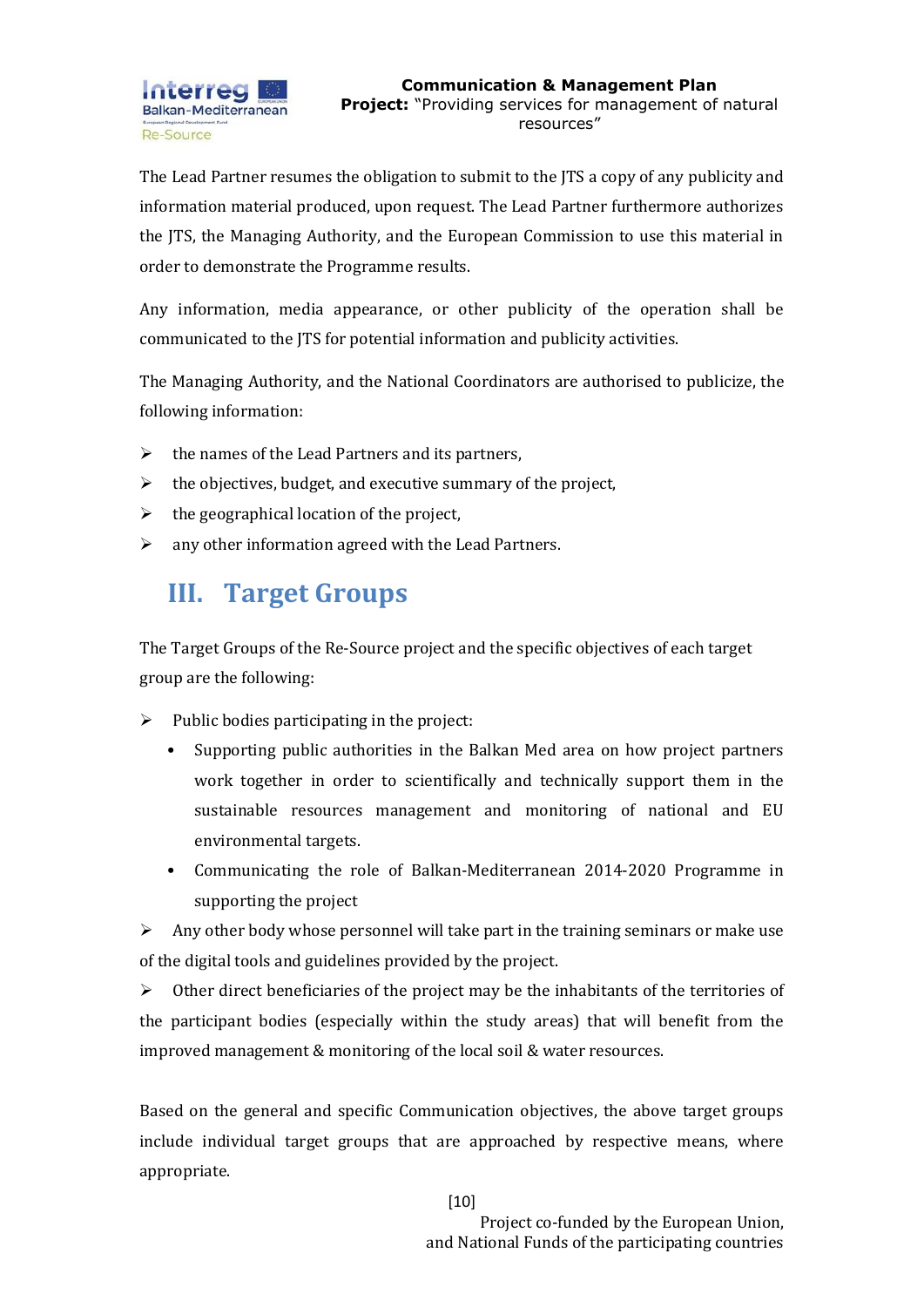

The following table describes the main communication objectives by target audience:

| <b>TARGET</b><br><b>AUDIENCE</b>         | <b>COMMUNICATION OBJECTIVE</b>                                                                                                                                                                                                                                                            | <b>DESIRED</b><br><b>OUTCOME</b><br><b>PER</b><br><b>TARGET AUDIENCE</b>                                                                                                                                                                      |
|------------------------------------------|-------------------------------------------------------------------------------------------------------------------------------------------------------------------------------------------------------------------------------------------------------------------------------------------|-----------------------------------------------------------------------------------------------------------------------------------------------------------------------------------------------------------------------------------------------|
| <b>Potential</b><br><b>Beneficiaries</b> | Clear and detailed information<br>П.<br>funding opportunities,<br>about<br>eligibility<br>procedures<br>and<br>conditions<br>Widespread dissemination of the<br>$\Box$<br>with<br>appropriate<br>program,<br>information tailored to the case                                             | $\Box$ Interest to receive further<br>information<br>$\Box$ using information to seize<br>opportunities<br>$\Box$ Searching for notices of<br>projects and activities<br>of<br>immediate interest                                             |
| <b>Beneficiaries</b>                     | Collecting good examples from<br>$\Box$<br>related<br>other<br>partners<br>and<br>programs<br>Information and commitment to<br>$\Box$<br>adhere to the principles of<br>publicity<br>Consolidate the message of the<br>$\Box$<br>European<br>Union<br>joint<br>and<br>Greece contribution | Diffusion<br>οf<br>$\Box$<br>information<br>Collecting<br>good<br>$\Box$<br>examples.                                                                                                                                                         |
| <b>General</b><br><b>Audience</b>        | Consolidating the message of<br>$\Box$<br>the Attica Innovative Initiative<br>Promoting the RIS3 target areas,<br>$\Box$<br>projects and actions, via good<br>examples                                                                                                                    | Interest<br>in<br>more<br>П.<br>information<br>Diffusion of information<br>around<br>$\Box$ Understand the goals and<br>strategy of the INTERREG<br>programme<br>Understanding of<br>the<br>□<br>added value created by Re-<br>Source project |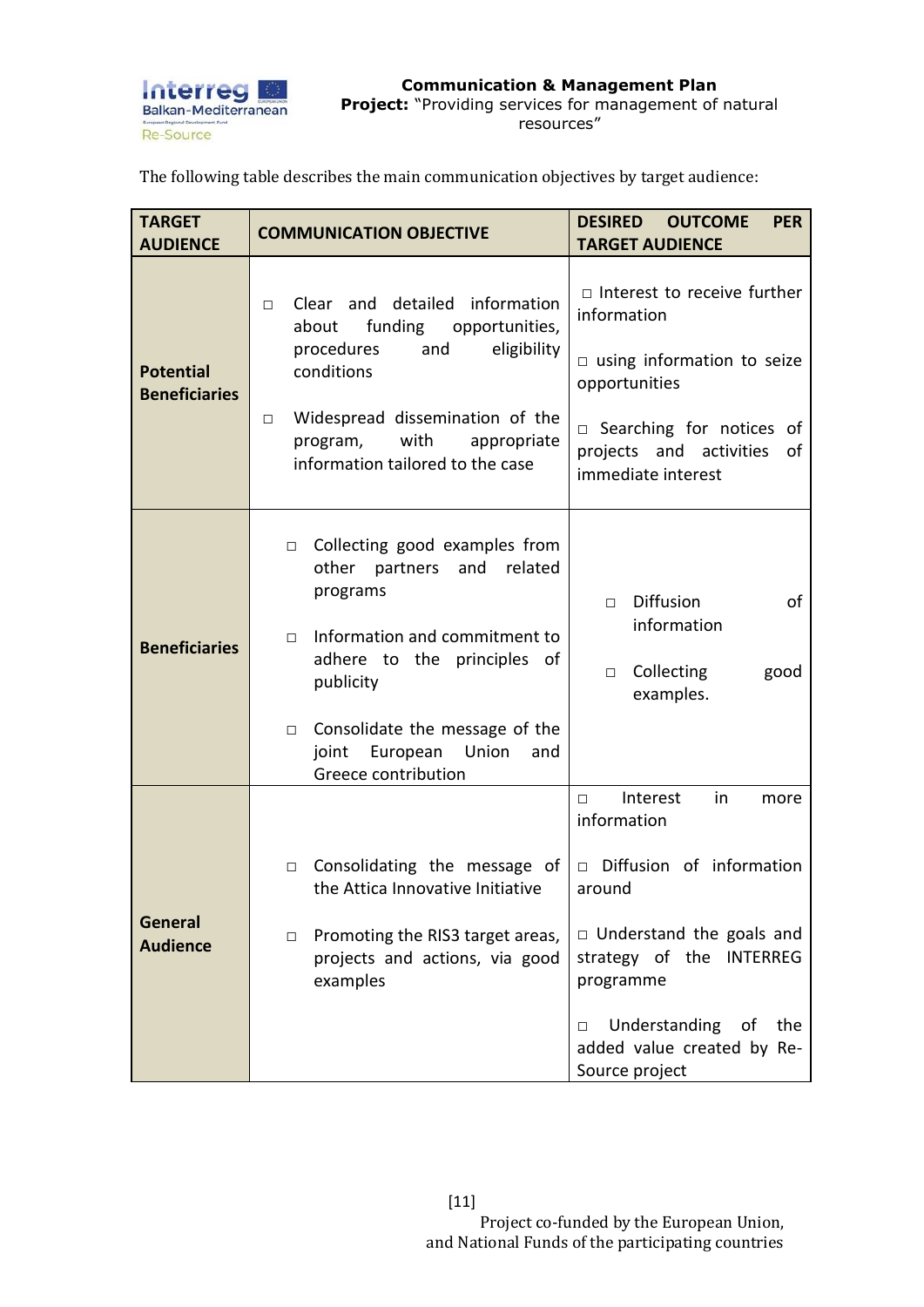

**Communication & Management Plan Project:** "Providing services for management of natural resources"

| <b>Public</b><br><b>Bodies</b>                | $\Box$ Exploiting strategic synergies<br>□Widespread dissemination of<br>the program, with appropriate<br>information tailored to the case<br>$\Box$ Promoting transparency in how<br>projects are funded                                                                                                                           | Providing support<br>П.<br><b>Diffusion</b><br>οf<br>П<br>information<br>Communicating<br>the<br>$\Box$<br>role<br>of<br>Balkan-<br>Mediterranean 2014-<br>2020 Programme in<br>supporting<br>the<br>project |
|-----------------------------------------------|-------------------------------------------------------------------------------------------------------------------------------------------------------------------------------------------------------------------------------------------------------------------------------------------------------------------------------------|--------------------------------------------------------------------------------------------------------------------------------------------------------------------------------------------------------------|
| <b>Opinion</b><br>Formers/Sha<br>pers - Media | Regular feeds of<br>interesting<br>□<br>news<br>Categorizing<br>the<br>news<br>and<br>$\Box$<br>displaying it<br>in<br>appropriate<br>media<br>Consolidate the message of the<br>$\Box$<br>contribution<br>the<br>joint<br>of<br><b>European Union and Greece</b><br>Promoting transparency in how<br>$\Box$<br>projects are funded | <b>Diffusion</b><br>of<br>$\Box$<br>information<br>Providing support<br>П<br>Participate in events<br>П<br>and actions<br>Understanding of the<br>$\Box$<br>added value created                              |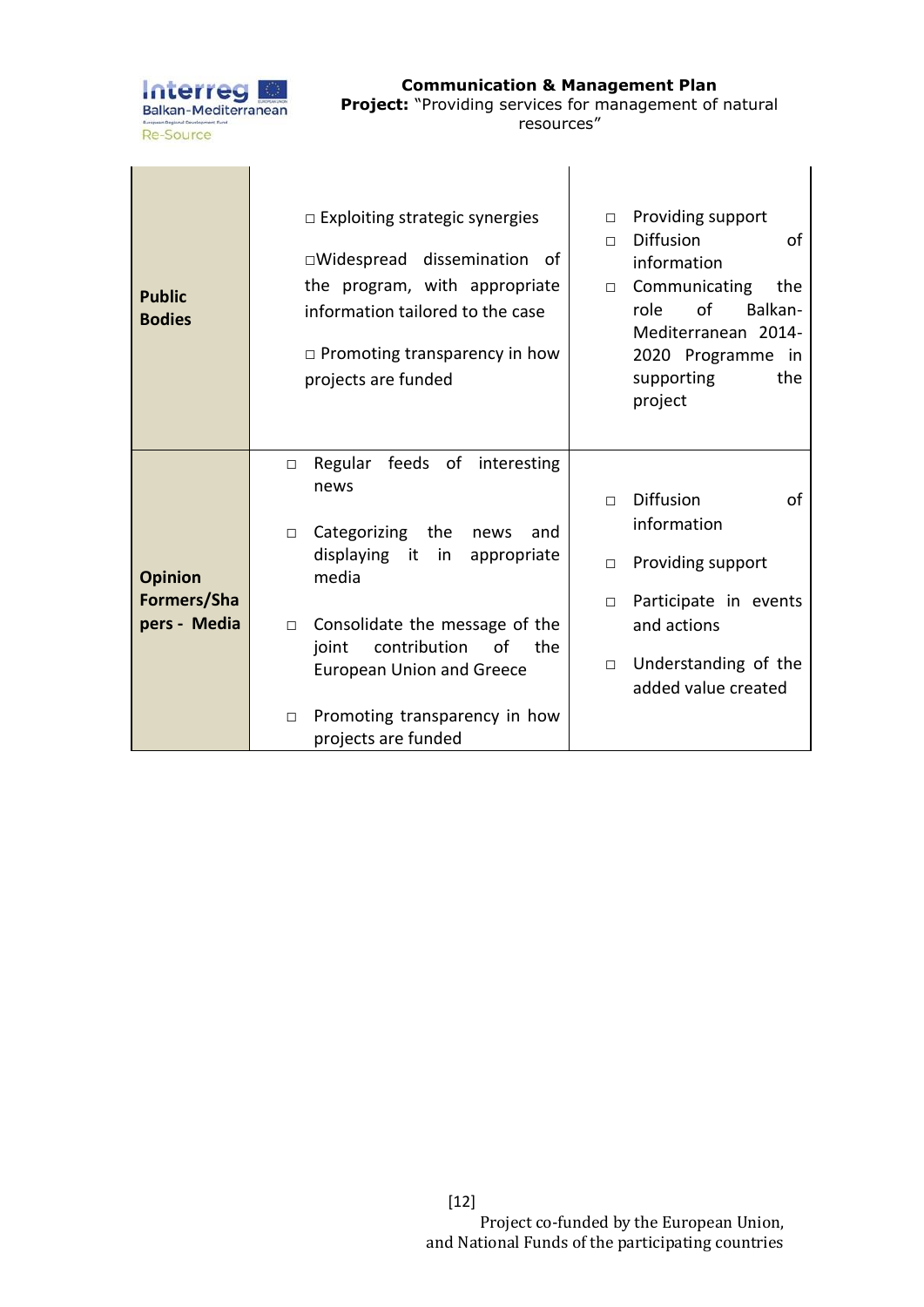

#### **Communication & Management Plan Project:** "Providing services for management of natural resources"

# <span id="page-13-0"></span>**IV. SWOT Analysis**



# <span id="page-13-1"></span>**V.Communication activities**

There is a variety of communication actions at the partnership's disposal. This section presents and describes the potential and proposes how to best make use of the available tools, activities and communication channels for the dissemination of the Project.

Apart from meeting the JTS requirements (see Introduction), good external communications are essential in order to:

➢ Raise awareness of the "Re-Source" project amongst stakeholders.

 $\triangleright$  Ensure participation from wider stakeholders, particularly in public events, such as workshops and International Conferences.

 $\triangleright$  Ensure valuable feedback from the wider community, which can input to "Re-Source" work.

- ➢ Invite further discussion of Re-Source issues.
- $\triangleright$  Ensure maximum take-up of eventual tools.
- ➢ Maximize the opportunities for future continuation of Re-Source work.

[13]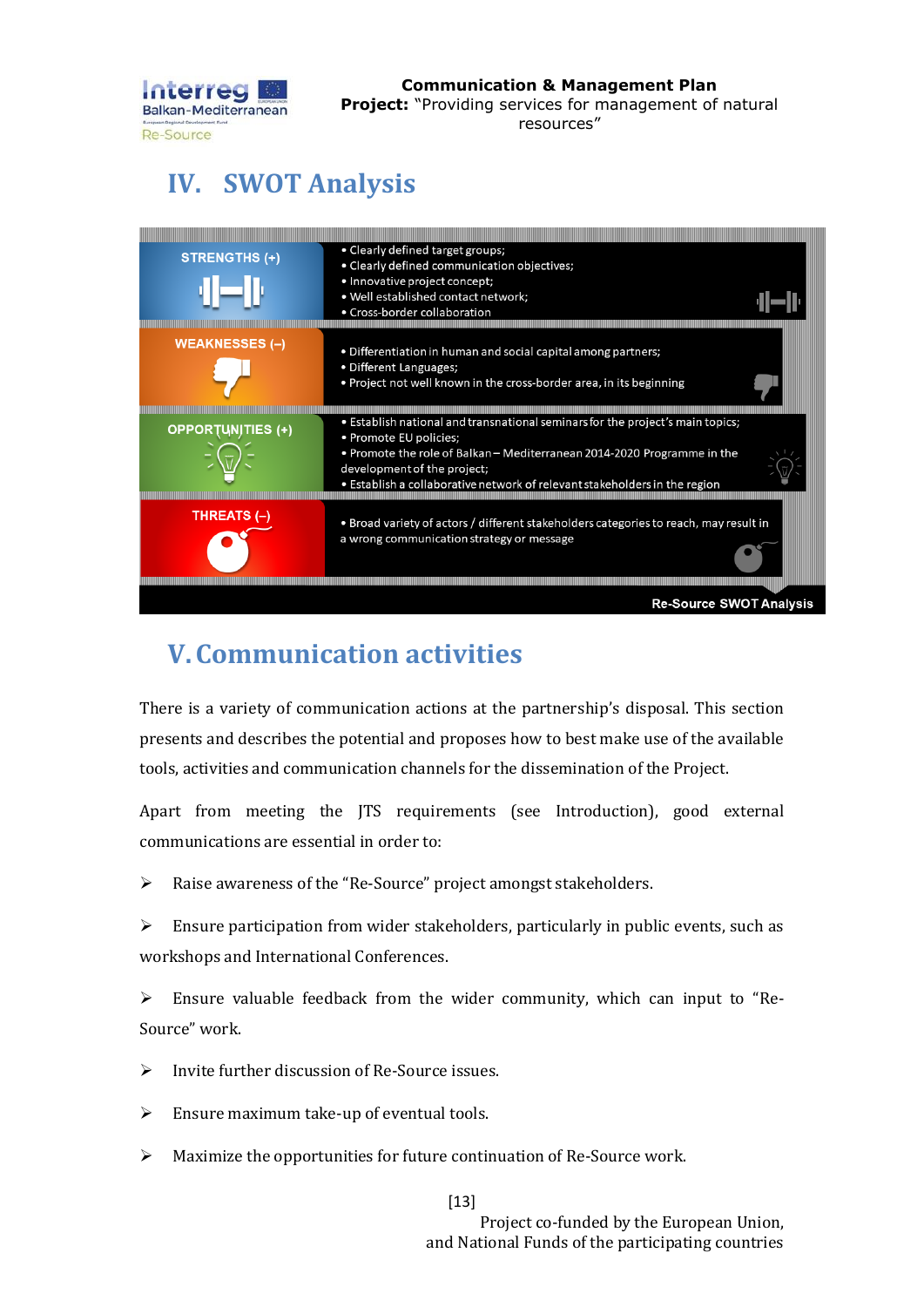

The section below reviews and describes in detail the particular forms, tools and means of communication and dissemination to be applied in the Re-Source Project.

#### **1. Two Conferences**

#### *Description*

In order to disseminate the Project results, two Conferences will be organised throughout its duration. All relevant stakeholders and experts from the public administration shall be invited to attend these events, where the projects outputs and results of the project shall be presented.

#### *Activities*

- Organization of two Conferences:
	- o In December 2020
	- o In June 2021

*The organisers will consult the Event Checklist (ANNEX I);*

- Renting a hall;
- Organisation of catering;
- Invitation of both speakers and relevant authorities to attend the events;
- Forms where the following are stated:
	- o Name and place of the event
	- o Number of participants attended
	- o Photographs of the event
	- o Thematic topics presented (presentations)
	- o Results of the event
	- o New relevant contacts for the future dissemination of the project.

#### *Body (ies) responsible for the implementation*

• Interbalkan Environment Center, Greece (LP)

[14]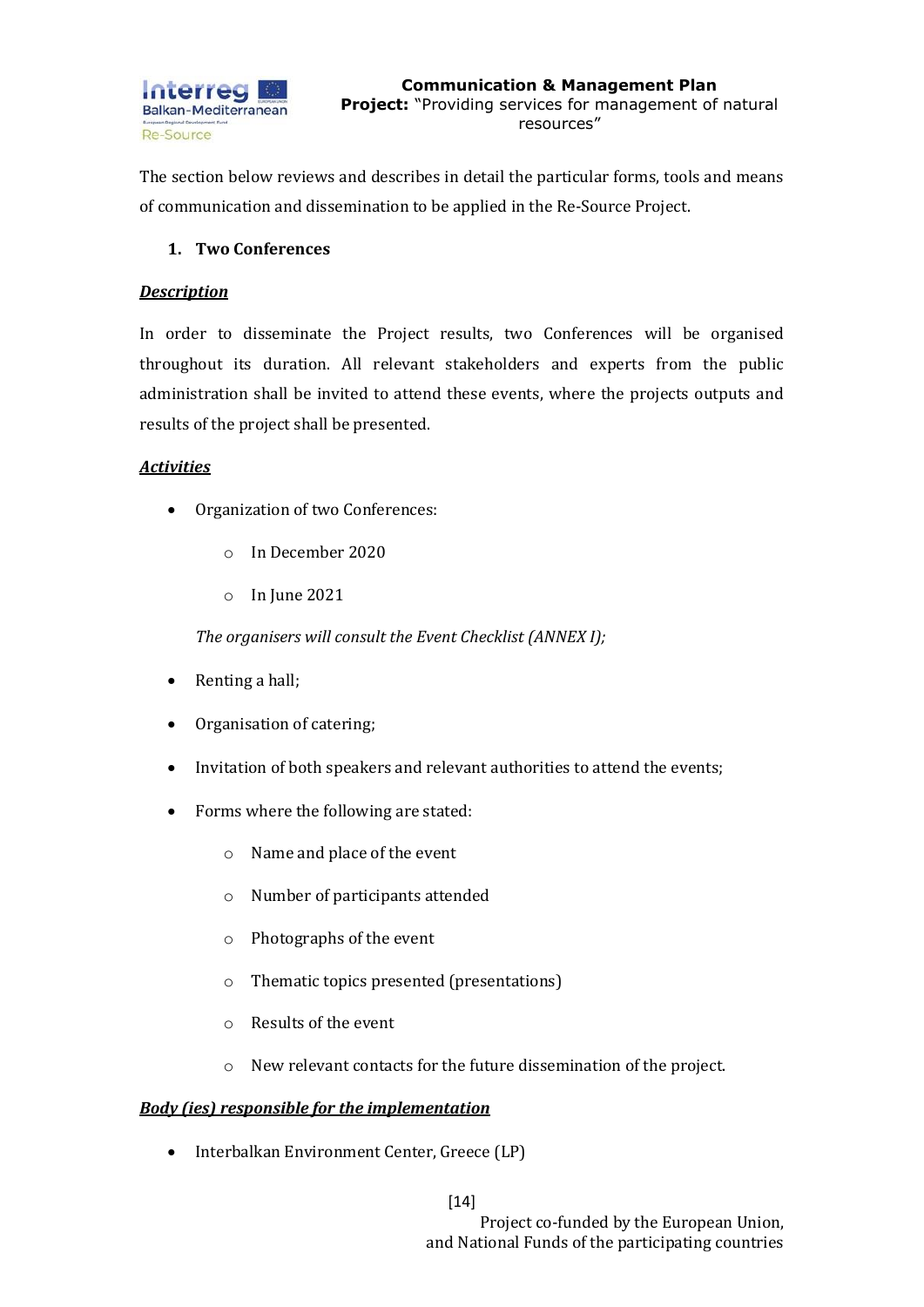

• Ministry of Tourism and Environment, Albania (PP5)

#### *Target groups*

Public Authorities, Research and development bodies in the management of natural resources sector

#### *Location*

Thessaloniki

Tirane

#### *Indicators:*

At least 30 participants per conference

#### **2. Training seminars and workshops for public administration staff**

#### *Description*

In order to fulfil the goal of the Re-Source project, training seminars and workshops will take place. This action includes the educational courses that will be undertaken, in four countries, for the training of the personnel of the targeted (and relative) public bodies.

The training seminars will focus on the subjects that are particular of each country according to the relevant project actions (legal framework, environmental field and corresponding service/tool) and include: use of new digital tools/services, water and soil resource management, good agricultural practices (and the connection between environment and agriculture) and the delivery of related legal framework.

#### *Activities*

The organisers of these events should always keep in mind the three basic phases preparation, implementation and evaluation.

- Organization of eight (8) training seminars (two per each country). The seminars will take place throughout the entire project's duration.
- The organizers will need to:
	- o Determine the theme or the topic to be discussed at workshop/seminar

 $[15]$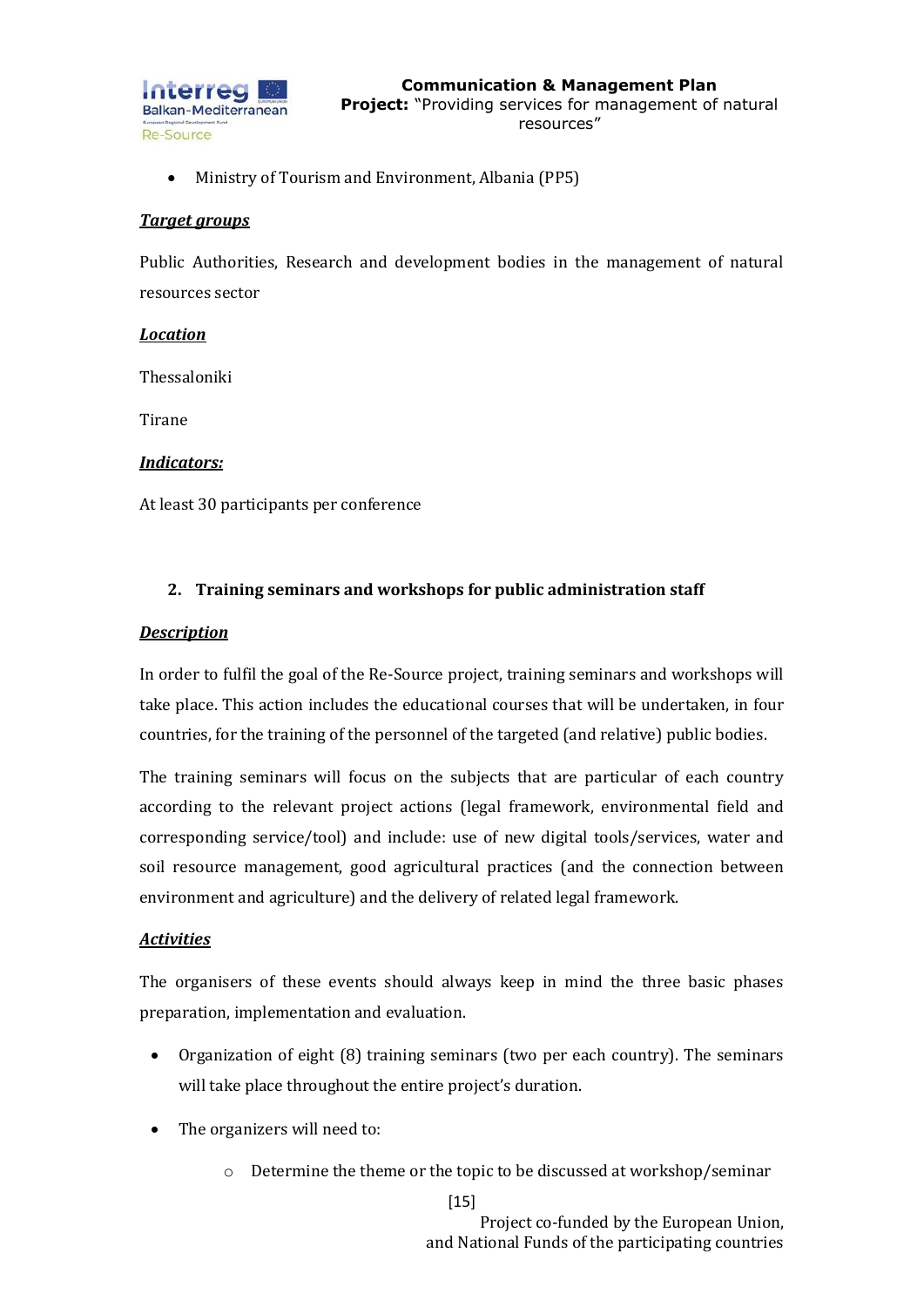

- o Engage and secure the relevant presenter(s),
- o Identify target group and number of participants required,
- o Secure the venue, Finalise event details,
- o Contact relevant Ministries, departments or target group to inform them of event – (time, date, venue, duration, break information),
- o Finalise list of persons attending,
- o Source and prepare all necessary resources needed by organiser and Presenter – (books, manuals, projectors, name tags, etc.),
- o Secure caterer to provide meals (or coffee breaks) if not included in venue package

#### *Bodies responsible for the implementation*

Interbalkan Environment Center, Greece (LP)

Region of Thessaly, Greece (PP2)

Executive Forest Agency, Bulgaria (PP4)

National Agency of Natural Resources, Albania (PP6)

Center for Climate Change – Gevgelija, Republic of North Macedonia (PP7)

#### *Target groups*

Personnel of the targeted (and relative) public bodies

#### *Location*

Each partner will choose the location of the organization of the meeting according to their budget.

#### *Indicator*

100 trained stakeholders in total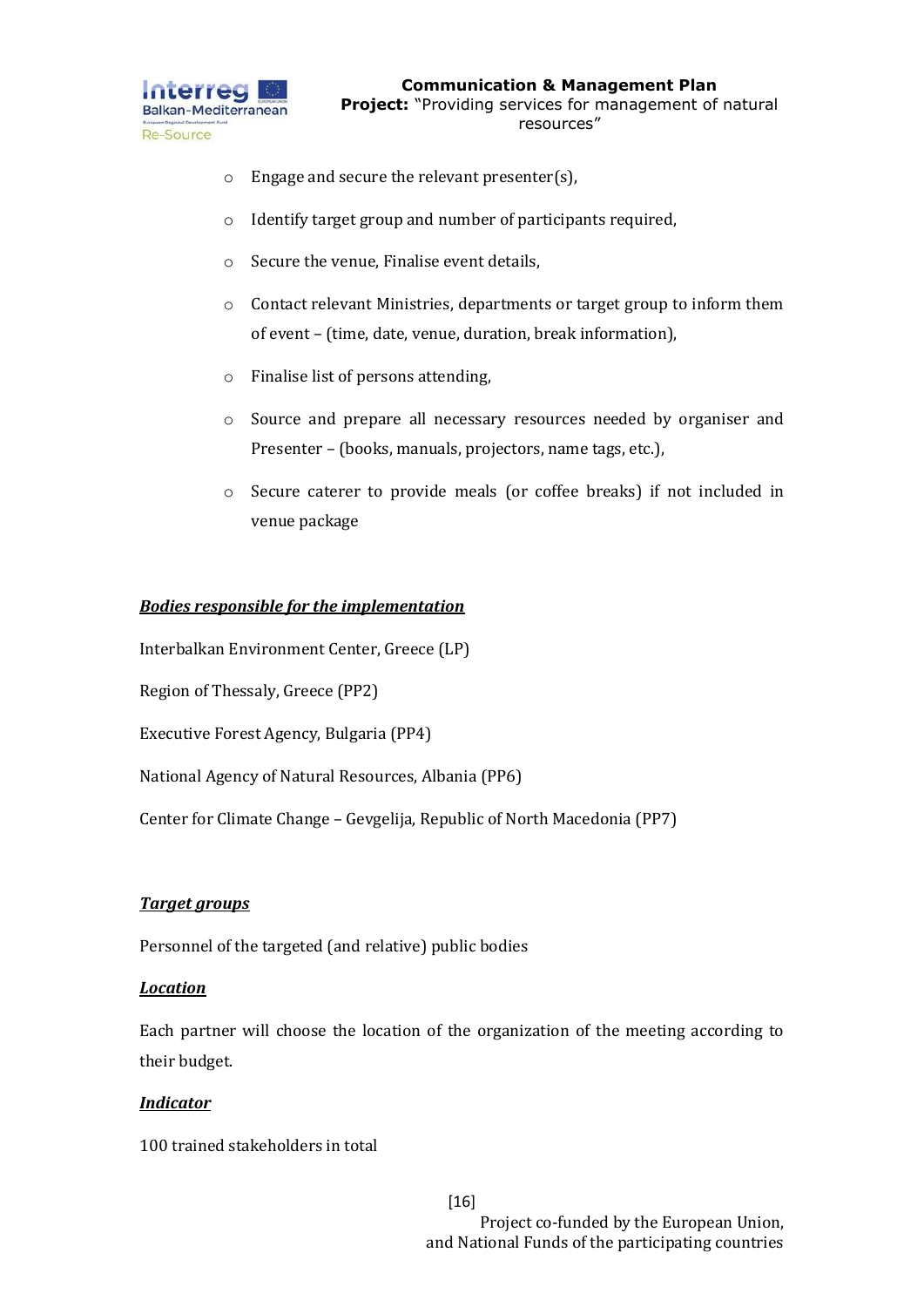

## <span id="page-17-0"></span>**VI. Communication tools**

The development of a strong visual identity is an extremely important factor for the evolvement of the project. This development will draw many benefits such as awareness, positioning, and a bond with the stakeholders and the relevant authorities.

## <span id="page-17-1"></span>**i. Internal communication**

Each partner organisation has designated a Project Leader for the project Re-Source, who is responsible for their organisation's input to the project. For this reason, the Project Leader will normally be the first point of contact in most cases. However, on occasion, e.g. regarding finance, communication will be directed at an appropriate expert within the organisation, but the Project Leader should also receive copies of correspondence.

#### *Methods of communication*

**Electronic mail**: The main method of communication amongst partners will be the use of electronic mail – as this is both more immediate and more sustainable.

**Fax/ letters**: These will only be used in cases where, for example, a signature is needed, such as contract copies, etc.

**Website**: for public communication and massive dissemination of events, invitations, public targeted events as well as photographic and other relevant public material.

#### *Sustainable Communication*

As outlined, all partners will endeavour to carry out their part of the project in a sustainable way. In terms of communications this means that partners will try to use electronic communication and documentation as far as possible and ensure that any printing is as sustainable as possible e.g. double-sided.

## <span id="page-17-2"></span>**ii. External Communication**

The Re-Source project has a main objective and general targets that are all met by the fulfilment of the actions and the deliverables. Also, this project creates a strong synergy among the participating partners with deep impact and long-lasting results. In order to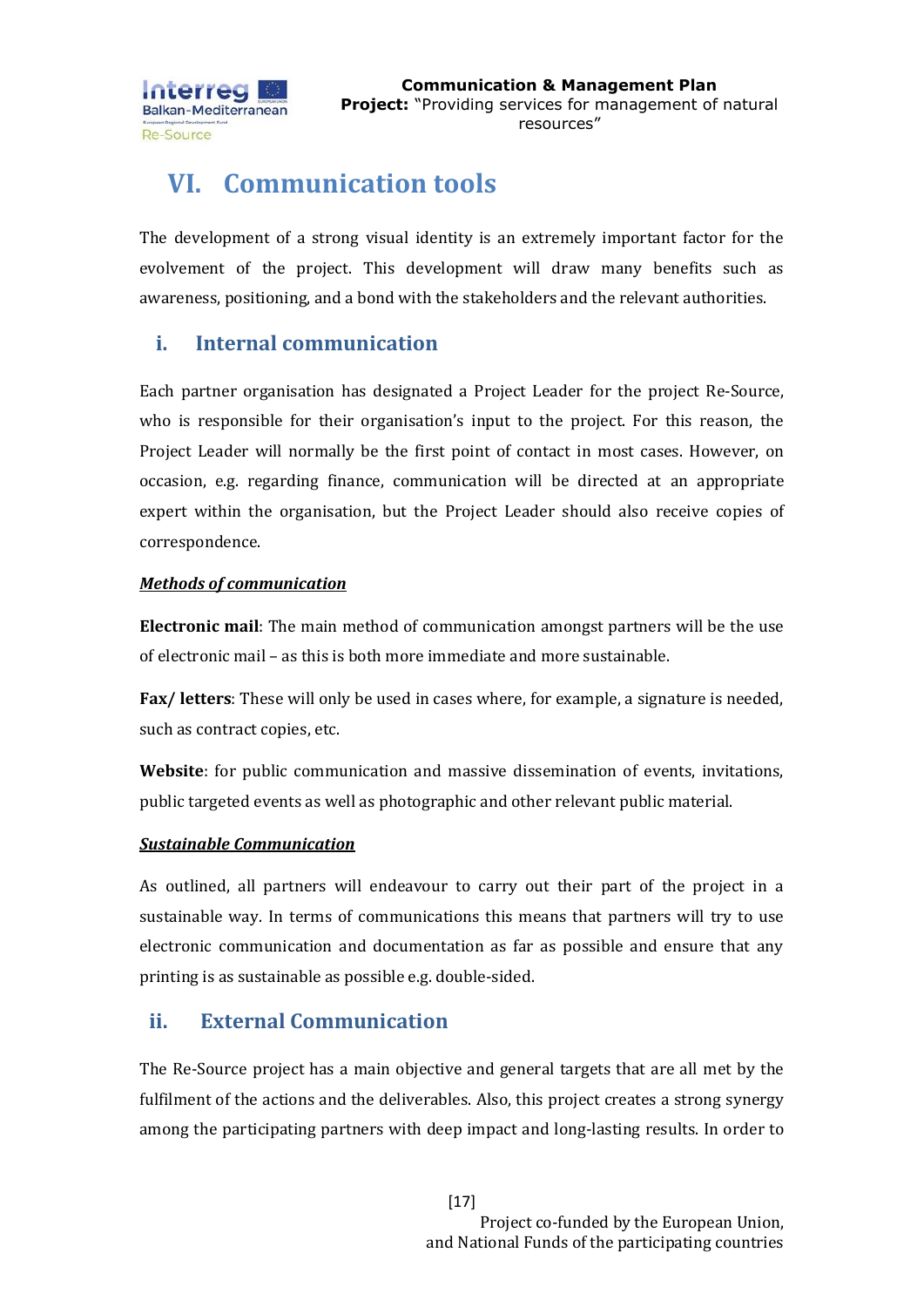

maximize the impact of this communication plan the following tools shall be created and used throughout the implementation of the project and after the end of it:

- PR kit,
- Project leaflet poster,
- TV & Radio spot
- Press releases,
- Website,
- Presentations/posters at workshops/seminars/conferences,
- Social media dissemination

#### *1. Re-Source project identity*

In order to make sure that all communication activities and tools are visually aligned the Re-Source project identity should be created.

• Creation of Deliverables

All deliverables of the Re-Source project should follow the same design outline. In particular:

| Font                             | Camhria           |
|----------------------------------|-------------------|
| <b>Font size</b>                 | 11                |
| <b>Alignment</b>                 | <i>Justified</i>  |
| Indentation                      | Left=0, $Right=0$ |
| <b>Spacing</b>                   | Before=0, After=8 |
| <b>Line Spacing</b> Multiple-1.5 |                   |
| <b>Margins</b>                   | Normal            |

• Creation of logo

The projects logo has already been created by the LP, by using the tools provided from the INTERREG Balkan-Mediterranean. This logo will be used in every material that is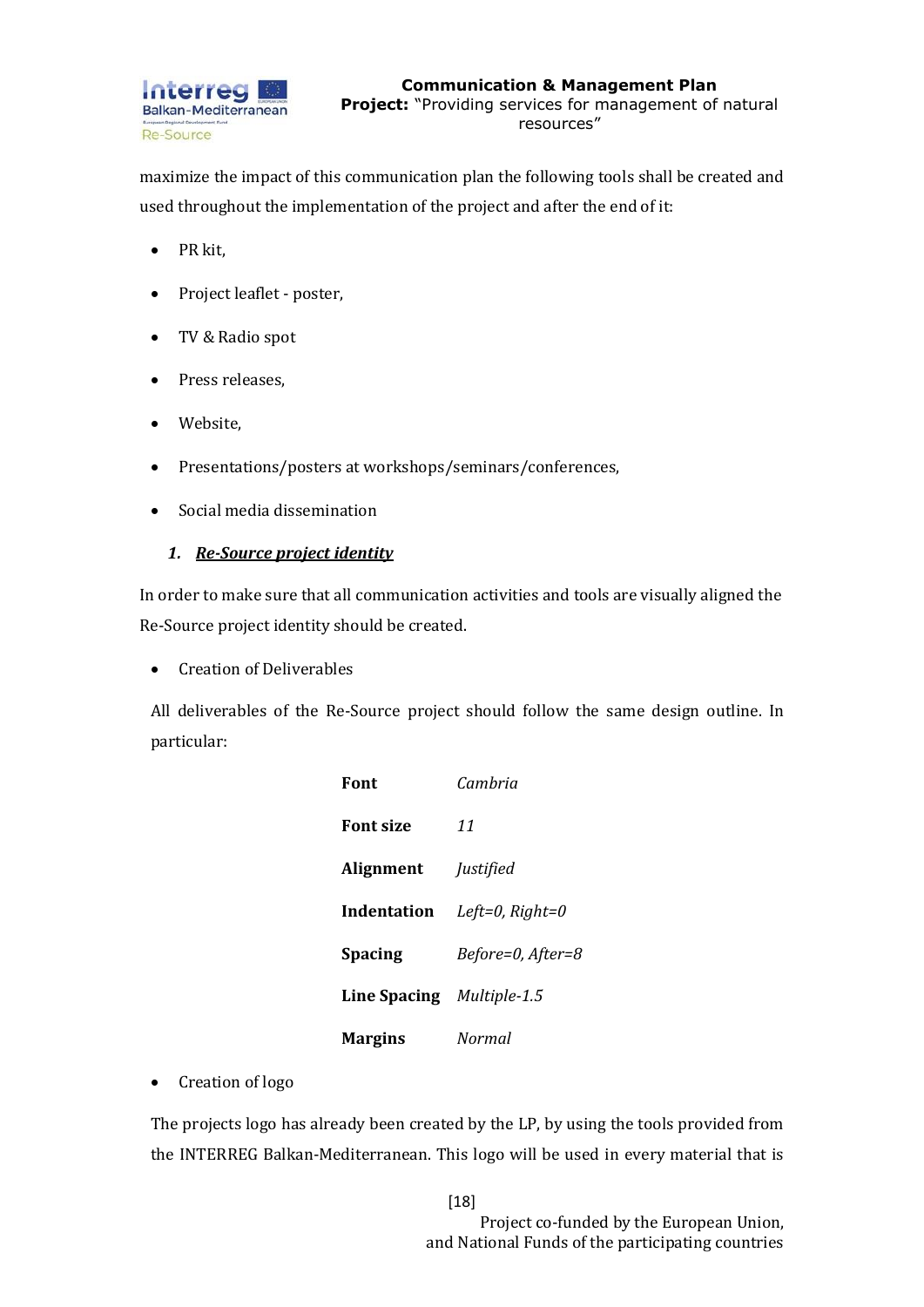

created (deliverables, cover letters, leaflets, posters, etc.) and in any form these are, e.g. hard copy, electronic, etc. In case other logos (such as partners' logo) are used the Re-Source logo must always be as big as the other and never smaller. Preferably, the project's logo should Re-Source project be placed on the left-hand corner.



• Presentation template

A template that should be used from all project partners is created (see ANNEX II) to be used when a presentation is created and is relevant to the resource project.

• Fund mention

Every communication tool and activity should clearly mention the funding from the European Union. Specifically, the "Project co-funded by the European Union" will be included in small size in all communication materials. Whenever possible, the specific funding will be included: "Project co-funded by the European Union and national funds of the participating countries". The fund mention will be placed on the right bottom of the page. This reference to the European EU funding should be written in Cambria, as well.

#### *Responsible bodies*

All project partners

#### *Target groups*

N/A

#### *Location*

N/A

#### *Indicators*

N/A

*2. Re-Source Poster* 

[19]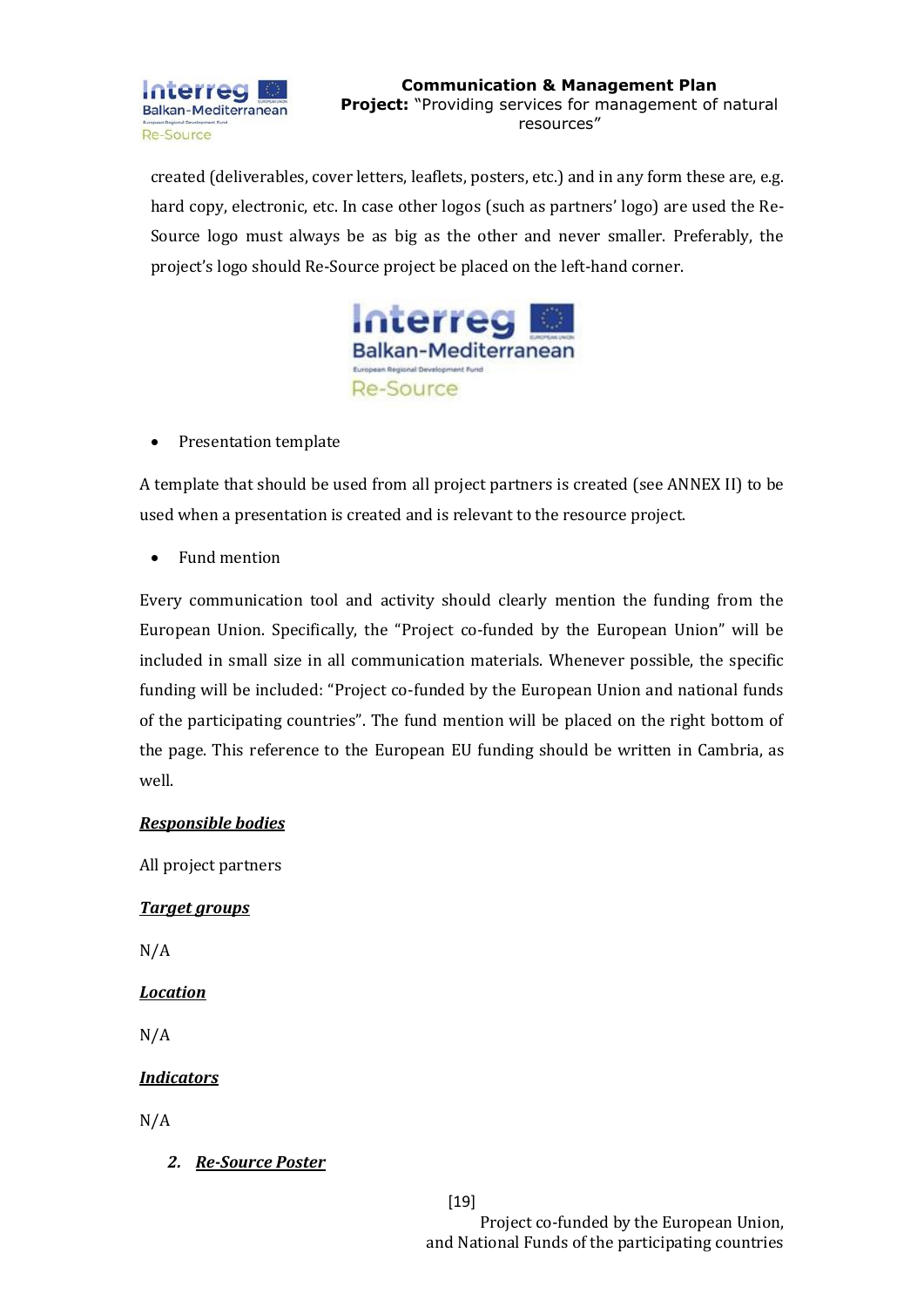The Re-Source Poster will be developed by each responsible partner with the guidelines of the Leader partner, by using the online tool provided by the Balkan – Mediterranean Programme [\(http://afisa.coded.gr/?lang=en-GB\)](http://afisa.coded.gr/?lang=en-GB). Every partner should create at least one poster. The size of the poster should be in an A3 size, or bigger, and will be placed either in the entrance of the offices of each partner, or somewhere where it will be clearly seen by everyone.

The poster needs to stay visible for the whole duration of the project

#### *Responsible bodies*

Region of Thessaly (PP2), Executive Forest Agency (PP4), Ministry of Tourism and Environment (PP5), Center for Climate Change – Gevgelija (PP7) and Agricultural Research Institute (PP8)

#### *Target groups*

Public authorities, research and development bodies in the natural resources sector.

#### *Location*

Greece, Bulgaria, Albania, Republic of North Macedonia and Cyprus

#### *Indicators*

100 posters by PP2, 40 posters by PP4, 100 posters by PP5, 40 posters by PP7, 60 posters by PP8, 1 poster by the rest of the partners

340 posters in total

#### *3. Re-Source Brochure*

The Re-Source Brochure will be developed by the guidance of Interbalkan Environment Center (LP) for its content. LP will be responsible for the development of the technical specification for the brochures. The brochures will be available in .pdf format for edistribution in the website of the project and for normal colour printing. The brochures' language will be in English and the national languages of the participating countries. Their distribution will take place during the Conferences and other events.

#### *Responsible bodies*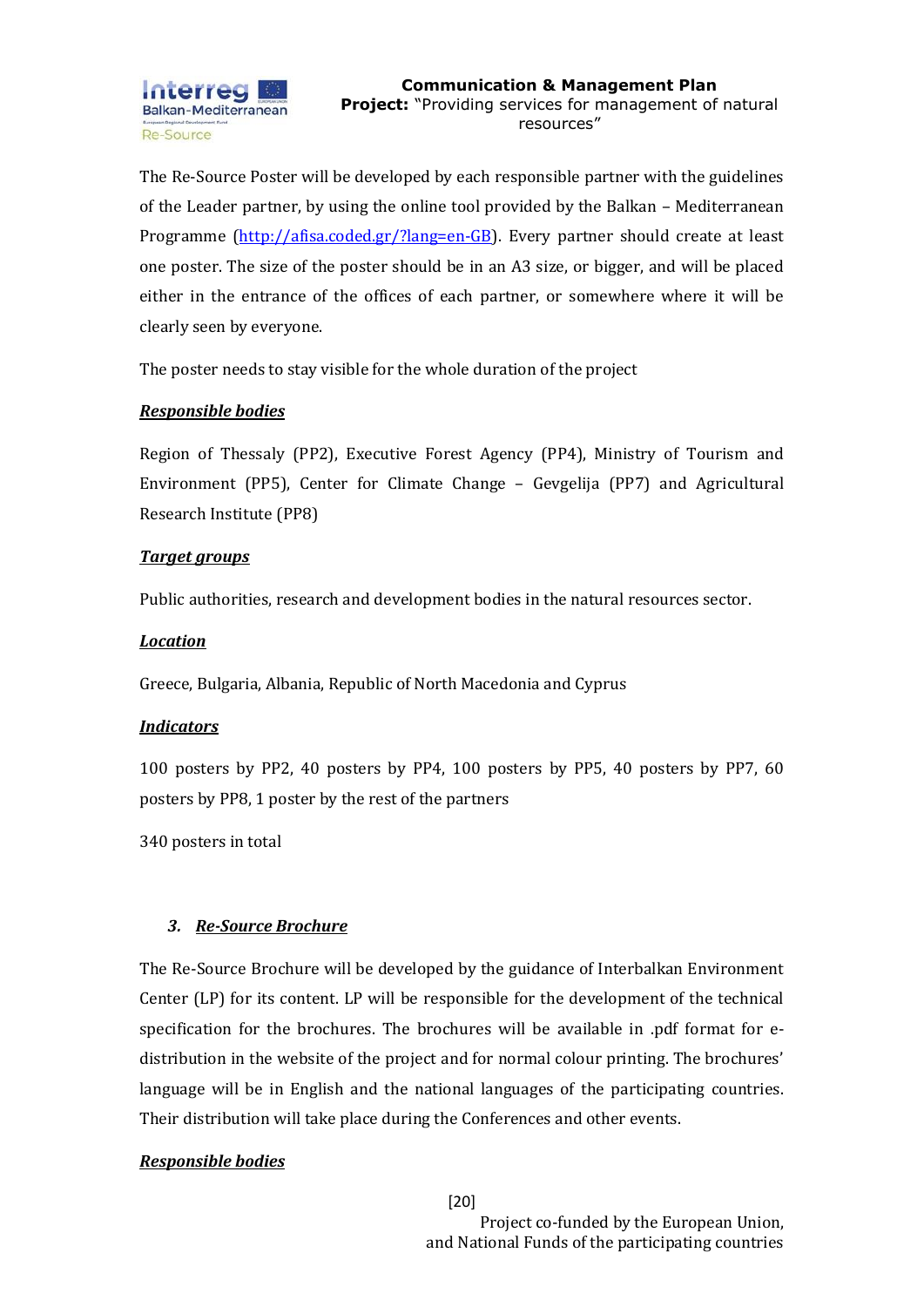

Interbalkan Environment Center (LP), Region of Thessaly (PP2), Executive Forest Agency (PP4), Ministry of Tourism and Environment (PP5), Center for Climate Change – Gevgelija (PP7) and Agricultural Research Institute (PP8)

#### *Target groups*

Public authorities, research and development bodies in the natural resources sector.

#### *Location*

Greece, Bulgaria, Albania, Republic of North Macedonia and Cyprus

#### *Indicators*

100 brochures by the PP2, 40 brochures by PP4, 100 brochures by PP5, 40 brochures by PP7, 60 brochures by PP8

3,500 Brochures in total

#### *4. Re-Source Website*

The BalkanMed Programme website will host one website per project. The integrated system of Programme and Project websites will facilitate the monitoring of Project activities and it will save financial and human resources.

The Project webpages will have the same structure for all Projects, and will include:

- Pre-filled information fields with data from the Application Form: partnership, budget, etc.
- Dynamic information to be filled in by Projects: Project summary, Project results, news and events, etc.

BalkanMed Projects must also create their own website with a life reaching beyond the Project and being a Project output itself and not a simple communication tool. The Project will be required to follow the Programme's visual guidelines.

The webpage [https://re-sourcebalkanmed.eu](https://re-sourcebalkanmed.eu/) provides general information about the Re-Source project, including background information, goals, planned activities and a description of the partners involved as well as their contact details. The website will be regularly updated with project specific news, progress, deliverables and milestones, but

[21]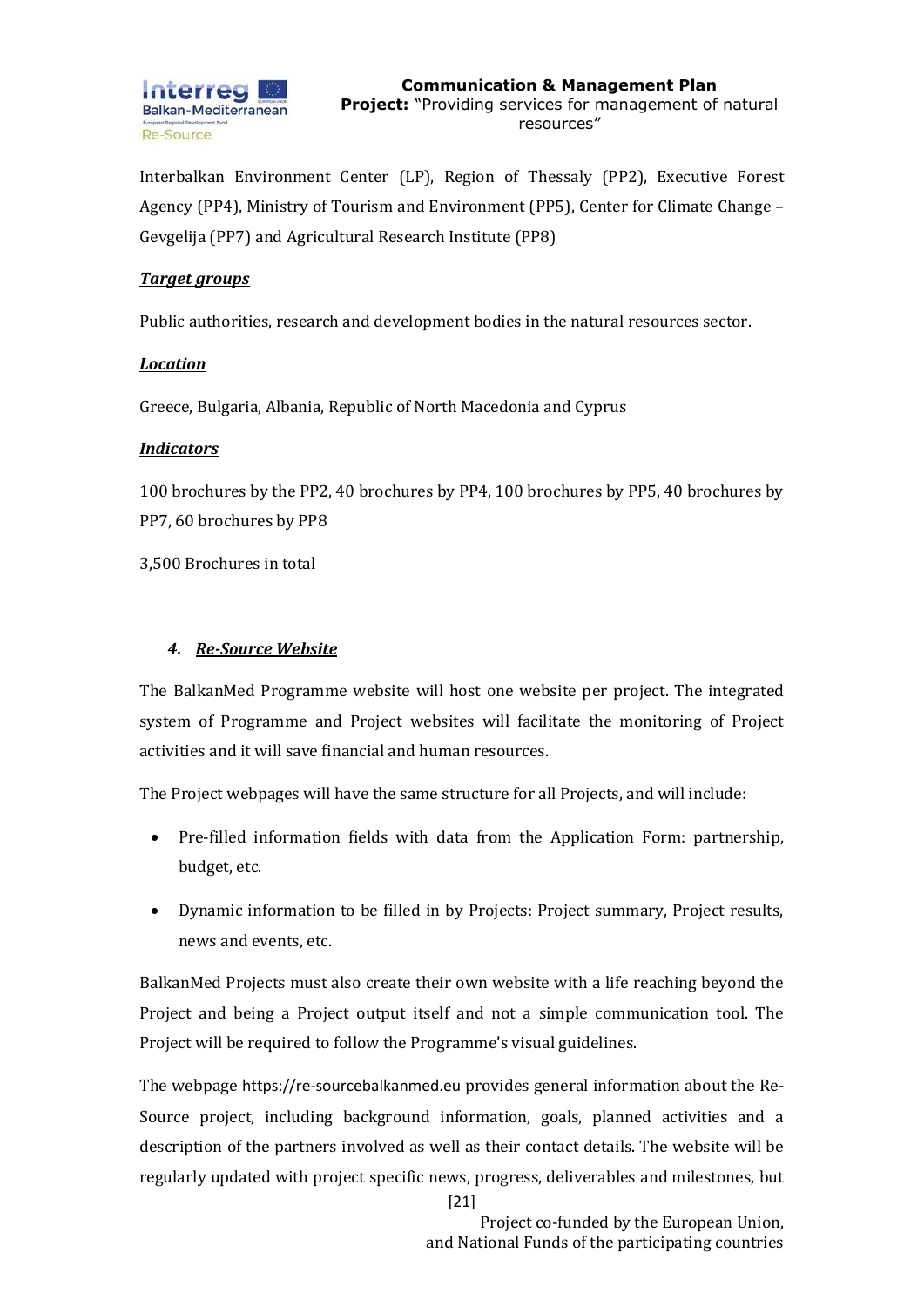

also with additional information relevant to the actions of Re-Source project, such as publications, conferences and other events.

The structure of the Re-Source website will be the following:

- Overview, where there will be the:
	- o Project summary
	- o Project ID
	- o Project Partnership (list of countries)
	- o Lead Partner
	- o Project Partners
- Activities, where there will be for each Work Package (WP) the following details:
	- o WP Number and name
	- o WP Leader
	- o Deliverables
	- o Outcomes
	- o Additional Information
- Partners, where the logos and details of each partner will be shown
- News & Events, where the following shall be presented
	- o Two (2) sub-tabs News Events
	- o Date
	- o Title
	- o Pictures
	- o Short description
- Contact, where the following shall be shown
	- o Name

[22]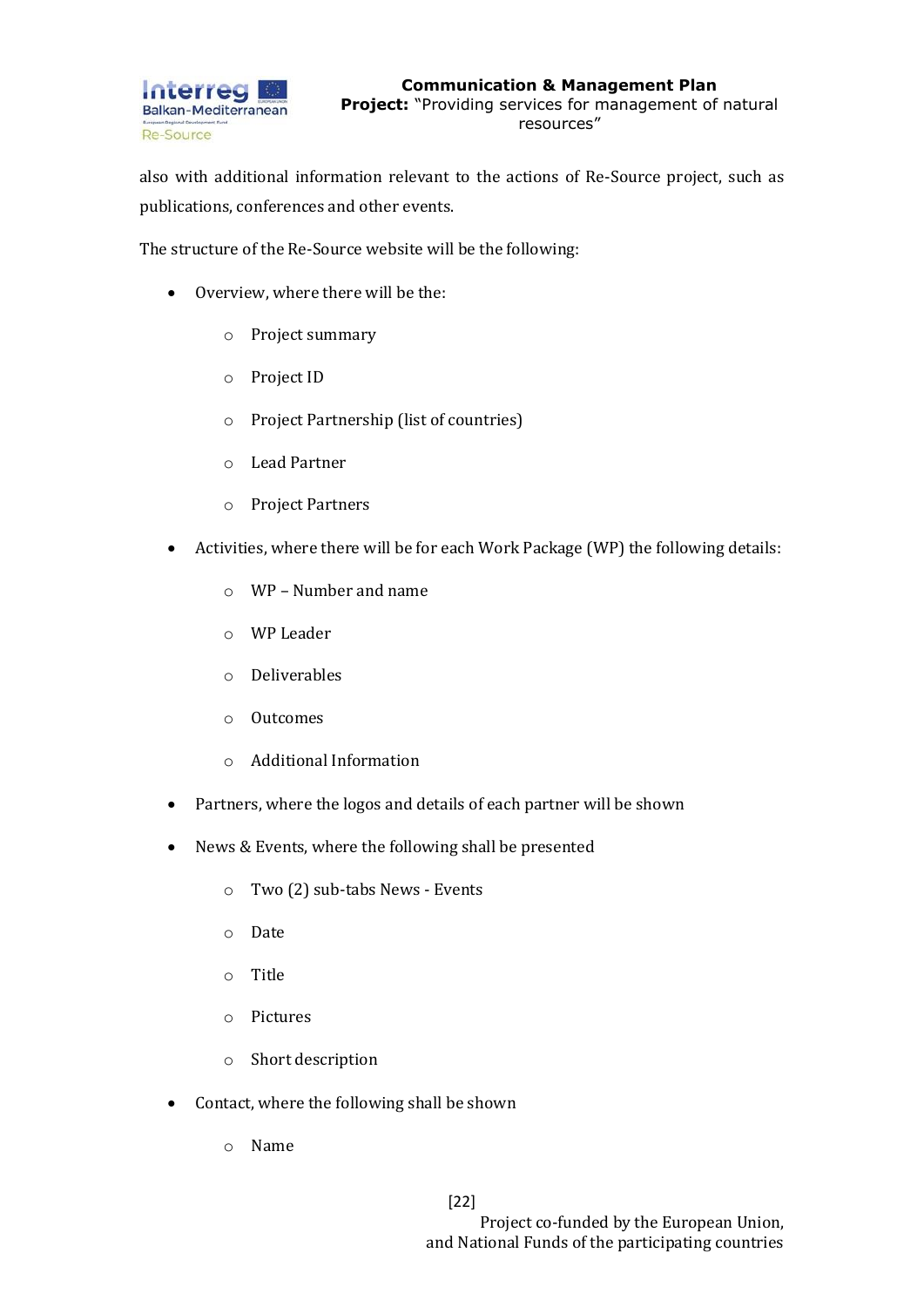

- o E-mail
- o Subject
- o Message

The website's address should always be included on all print communication material, press releases, etc. The content of the website shall be regularly updated with any information regarding the project.



#### *Responsible bodies*

All partners are responsible for sending data, information and content for the update of the website. Interbalkan Environment Center (LP) will be responsible for both the host page on the Balkan-Mediterranean Programme website and the Re-Source website.

#### *Target groups*

Public authorities, research and development bodies in the natural resources sector.

#### *Location*

Balkan – Mediterranean Area

#### *Indicators*

Number of people visiting the website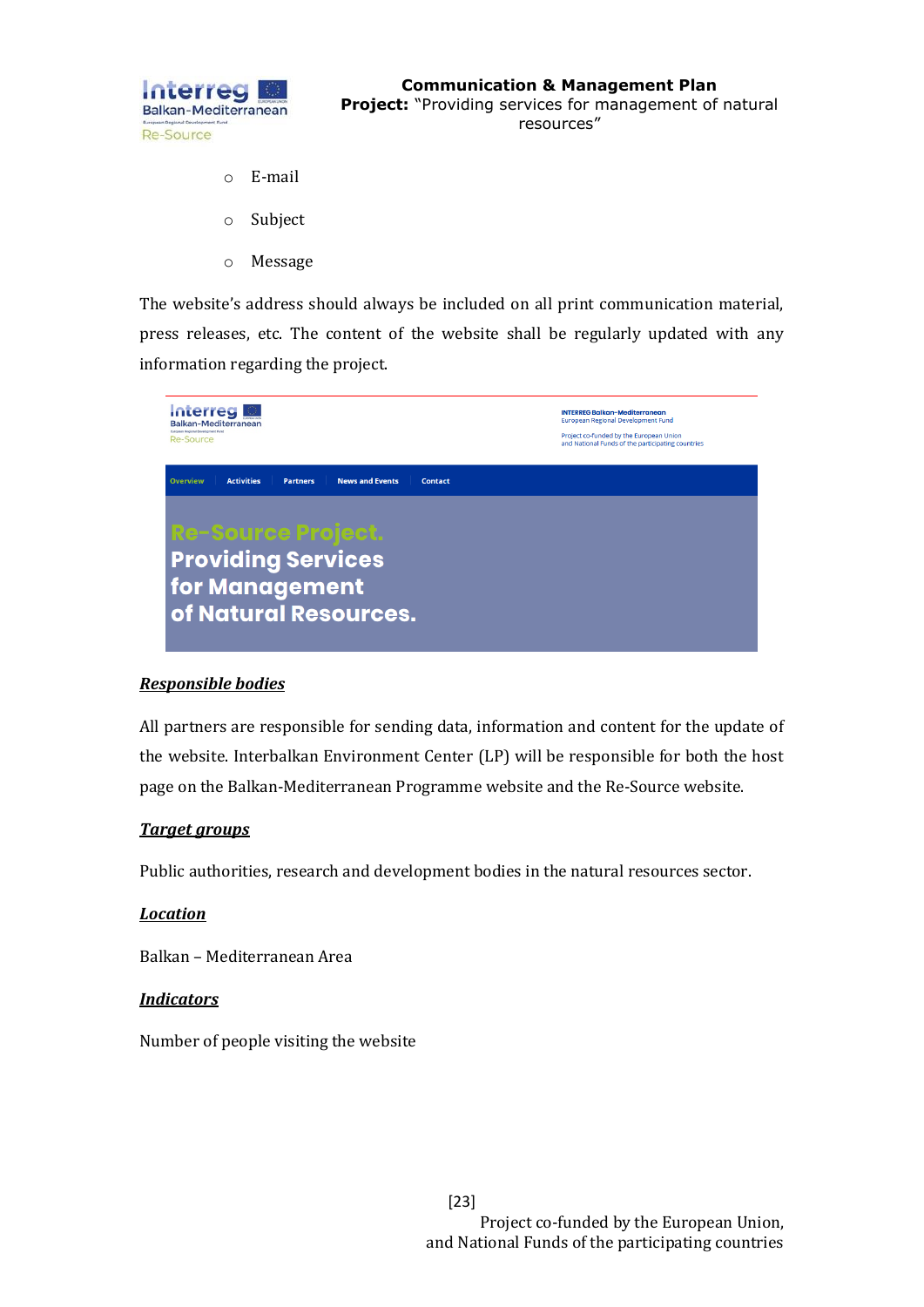

#### *5. Project Informative Clip – TV Spot*

The informative Clip and the relevant TV Spot will boost the visual identity of the project. It will include material from all project activities (photos, data, etc.). The aim of the clips will be to inform people about the results and the benefits of the implementation of the project. It will be inspirational and straightforward. More details of the content will be discussed with Interbalkan Environment Center (LP) during the last 6 months of the project.

#### *Responsible bodies*

Interbalkan Environment Center (LP), Region of Thessaly (PP2), Executive Forest Agency (PP4), Ministry of Tourism and Environment (PP5), Center for Climate Change – Gevgelija (PP7) and Agricultural Research Institute (PP8)

#### *Target groups*

Public authorities, research and development bodies in the natural resources sector.

#### *Location*

Balkan – Mediterranean Area

#### *Indicators*

1 Informative Clip and at least one TV spot by PP2, PP4, PP5, PP7 and PP8

#### *6. Project Radio Spot*

The Radio Spot will be created in order to inform people either for the details of the implementation of the project or to invite people to the relevant events of the project. It will be inspirational and straightforward. More details of the content will be discussed with Interbalkan Environment Center (LP) when these spots need to be created.

#### *Responsible bodies*

Interbalkan Environment Center (LP), Region of Thessaly (PP2), Executive Forest Agency (PP4), Ministry of Tourism and Environment (PP5), Center for Climate Change – Gevgelija (PP7) and Agricultural Research Institute (PP8)

#### *Target groups*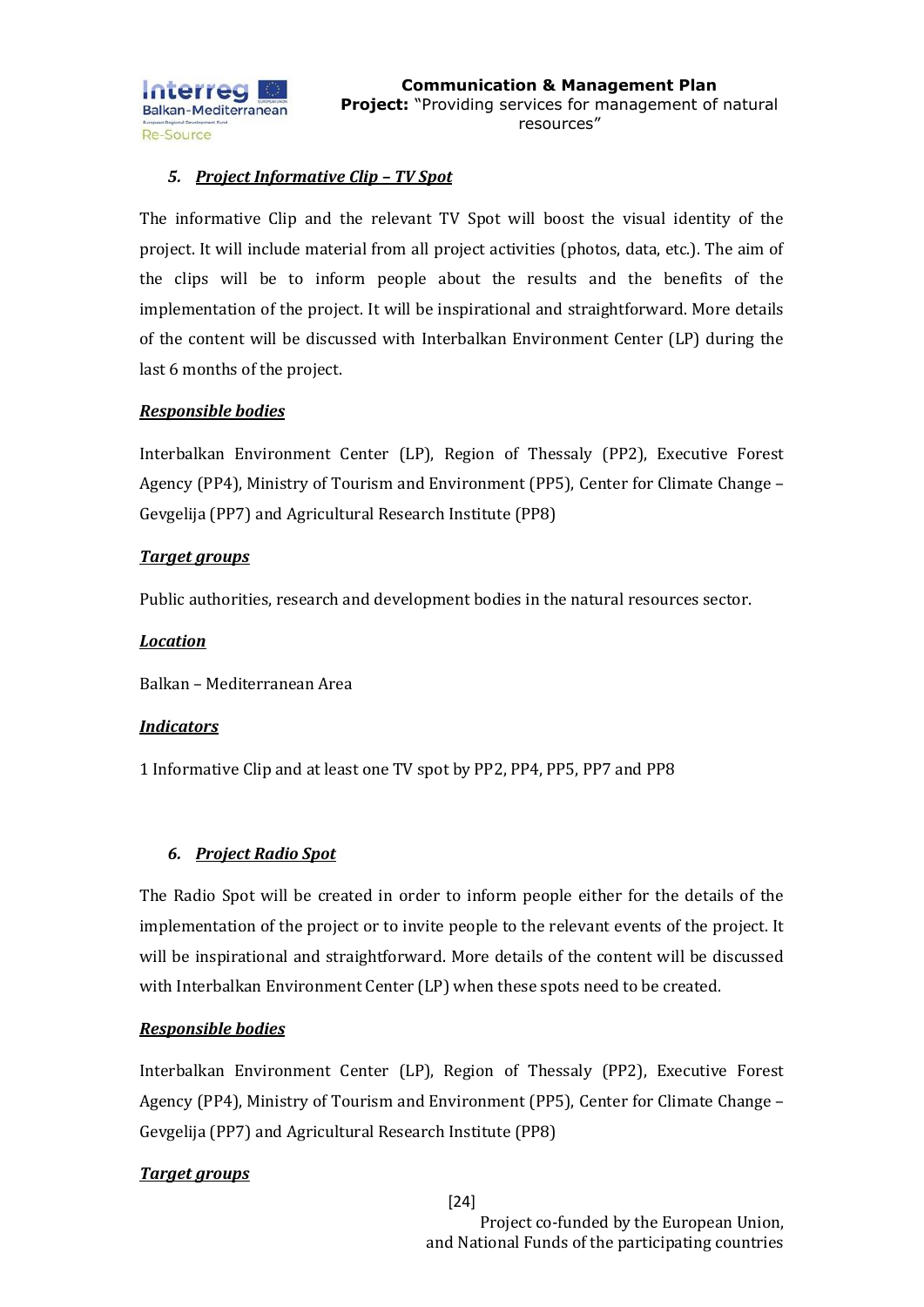

Public authorities, research and development bodies in the natural resources sector.

#### *Location*

Balkan – Mediterranean Area

#### *Indicators*

At least 1 Radio spot by PP2, PP4, PP5, PP7 and PP8

#### *7. Newspaper ads*

The newspaper ads will be created in order to show the project progress, the project results and the benefits of the people that take part in the seminars of the project. Also, the newspaper ads could include invitation of the relevant stakeholders to the project's events.

#### *Responsible bodies*

Region of Thessaly (PP2), Executive Forest Agency (PP4), Ministry of Tourism and Environment (PP5), Center for Climate Change – Gevgelija (PP7) and Agricultural Research Institute (PP8)

#### *Target groups*

Public authorities, research and development bodies in the natural resources sector.

#### *Location*

Balkan – Mediterranean Area

#### *Indicators*

At least 1 newspaper ad by PP2, PP4, PP5, PP7 and PP8

#### *8. Project Management Handbook*

This handbook will be developed at the end of the project. It shall include all the details concerning the administrative and financial management of the project, the monitoring, reporting and control procedures. Also, it shall include all the results and outcomes of the Re-Source project.

[25]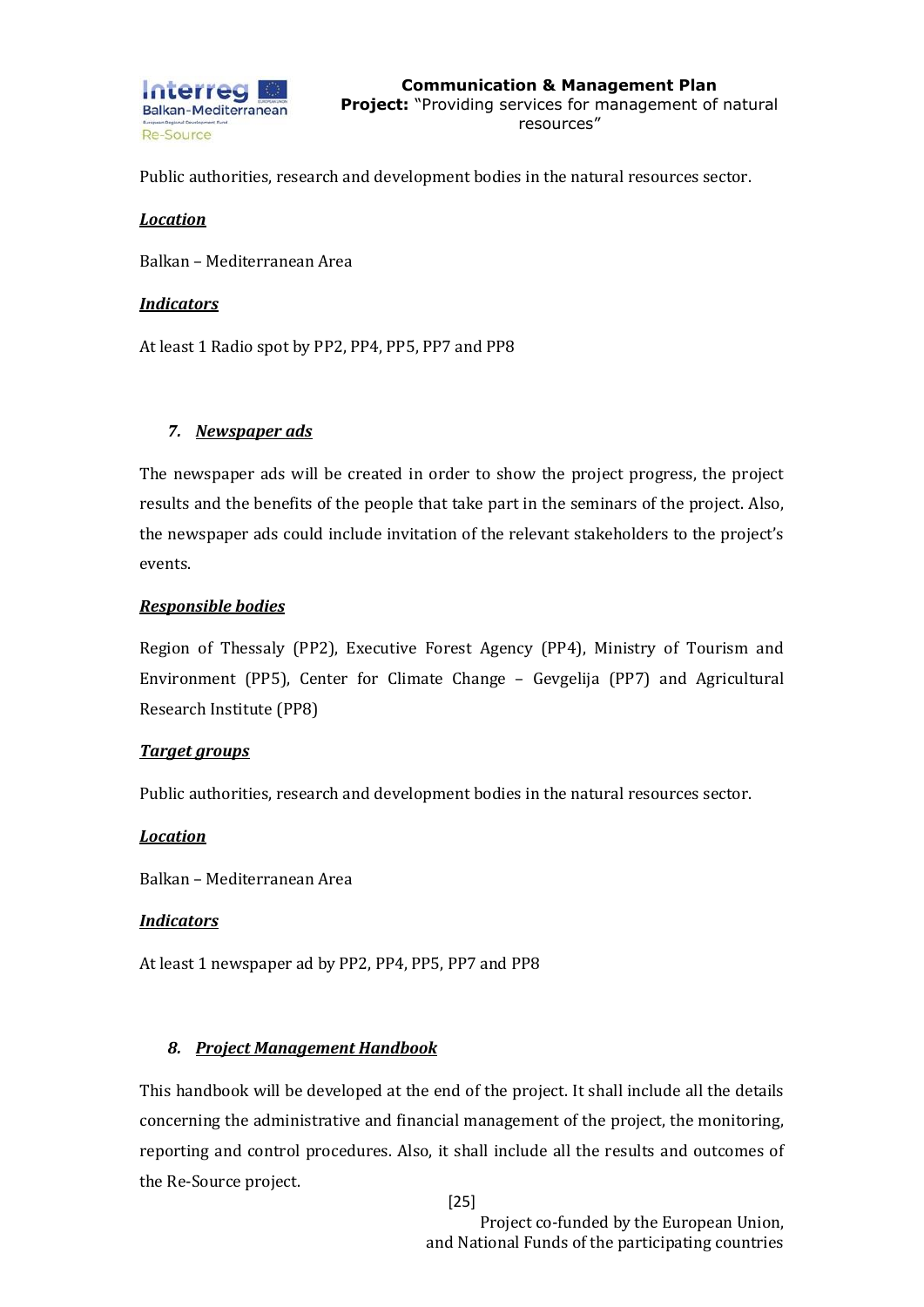

This handbook should be prepared before the last Conference of the meeting in order to distribute it to the participants. Furthermore, it will be uploaded to the project website and will be available to all project partners for reprinting.

#### *Responsible bodies*

Interbalkan Environment Center (LP)

#### *Target groups*

Public authorities, research and development bodies in the natural resources sector.

#### *Location*

Balkan – Mediterranean Area

#### *Indicators*

At least 100 copies

#### *9. Newsletter*

Newsletters will be issued every year of implementation in order to inform Re-Source Community about the progress and project results. The main goal is to inform the relevant target audiences about the evolution of the Project implemented in the framework of the BalkanMed Programme. The newsletter will be mailed in electronic format or be published on the website. The cover page of each newsletter must clearly identify the Project as being part of the BalkanMed Programme and must follow the Programme's visual guidelines.

The newsletter shall be short and will include up to four (4) important news for the project with photographs.

#### *Responsible bodies*

All partners shall provide data for the newsletter, Interbalkan Envirnoment Center (LP) will be responsible for the design and upload on the website

#### *Target groups*

Public authorities, research and development bodies in the natural resources sector.

[26]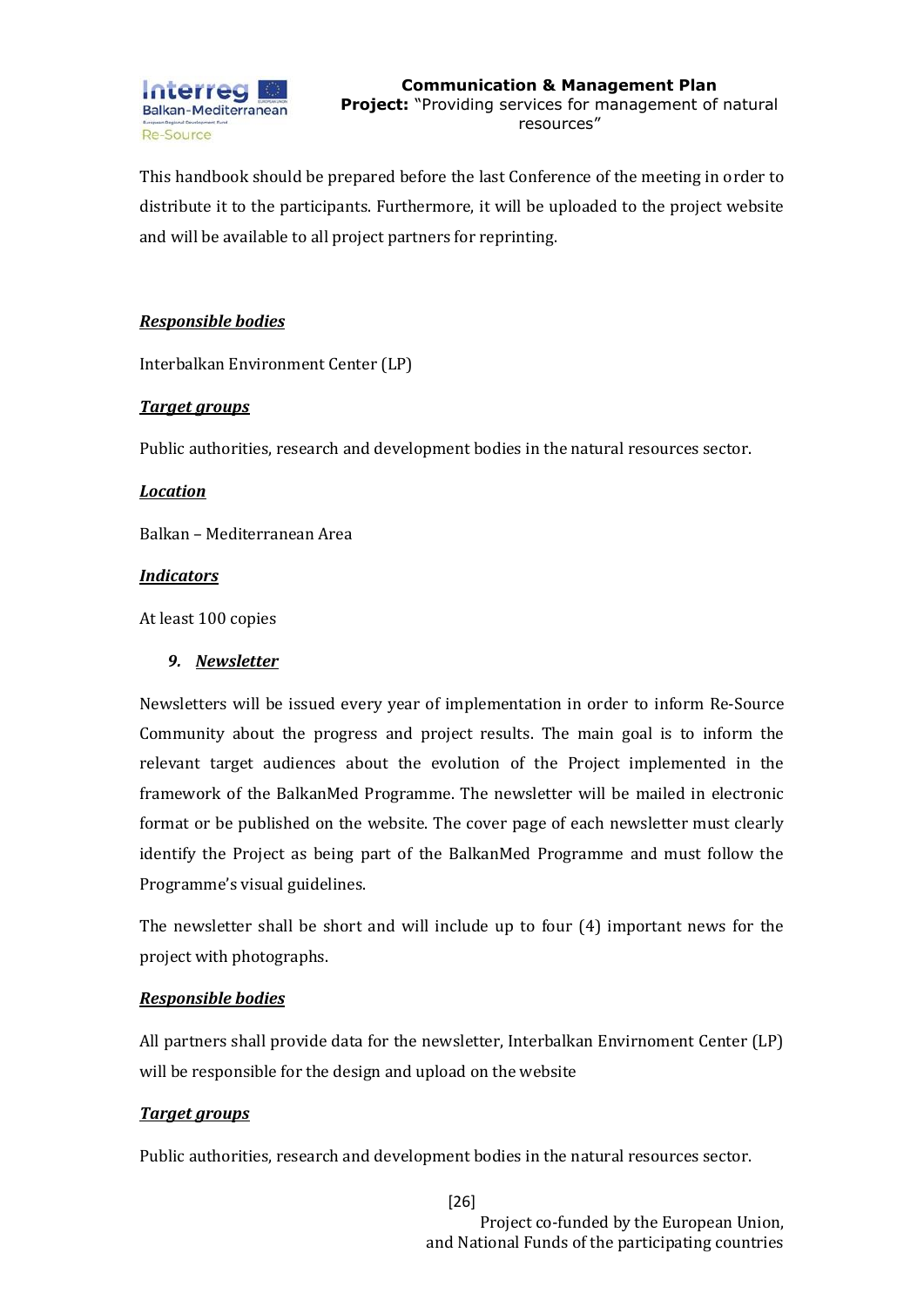

#### *Location*

Balkan – Mediterranean Area

#### *Indicators*

2 Newsletter (1 per year) / Number of stakeholders receiving the e-newsletters

#### *10. Project CDs*

The project CDs will include details concerning the project's results, outputs and benefits. The CDs shall be distributed either during the seminars where they shall include the presentations of the seminars, or during the events of the project, or during other events relative to the project.

#### *Responsible bodies*

Region of Thessaly (PP2), Executive Forest Agency (PP4), Ministry of Tourism and Environment (PP5), Center for Climate Change – Gevgelija (PP7) and Agricultural Research Institute (PP8)

#### *Target groups*

Public authorities, research and development bodies in the natural resources sector.

#### *Location*

Balkan – Mediterranean Area

#### *Indicators*

200 CDs by PP2, 100 CDs by PP4, 200 CDs by PP5, 50 CDs by PP7 and 100 CDs by PP8

650 CDs in total

#### *11. Re-Source Sticker*

All partners should create the sticker shown below (Fig. 1) and place it in every equipment that will be purchased through the Re-Source project. The sticker should include the following details: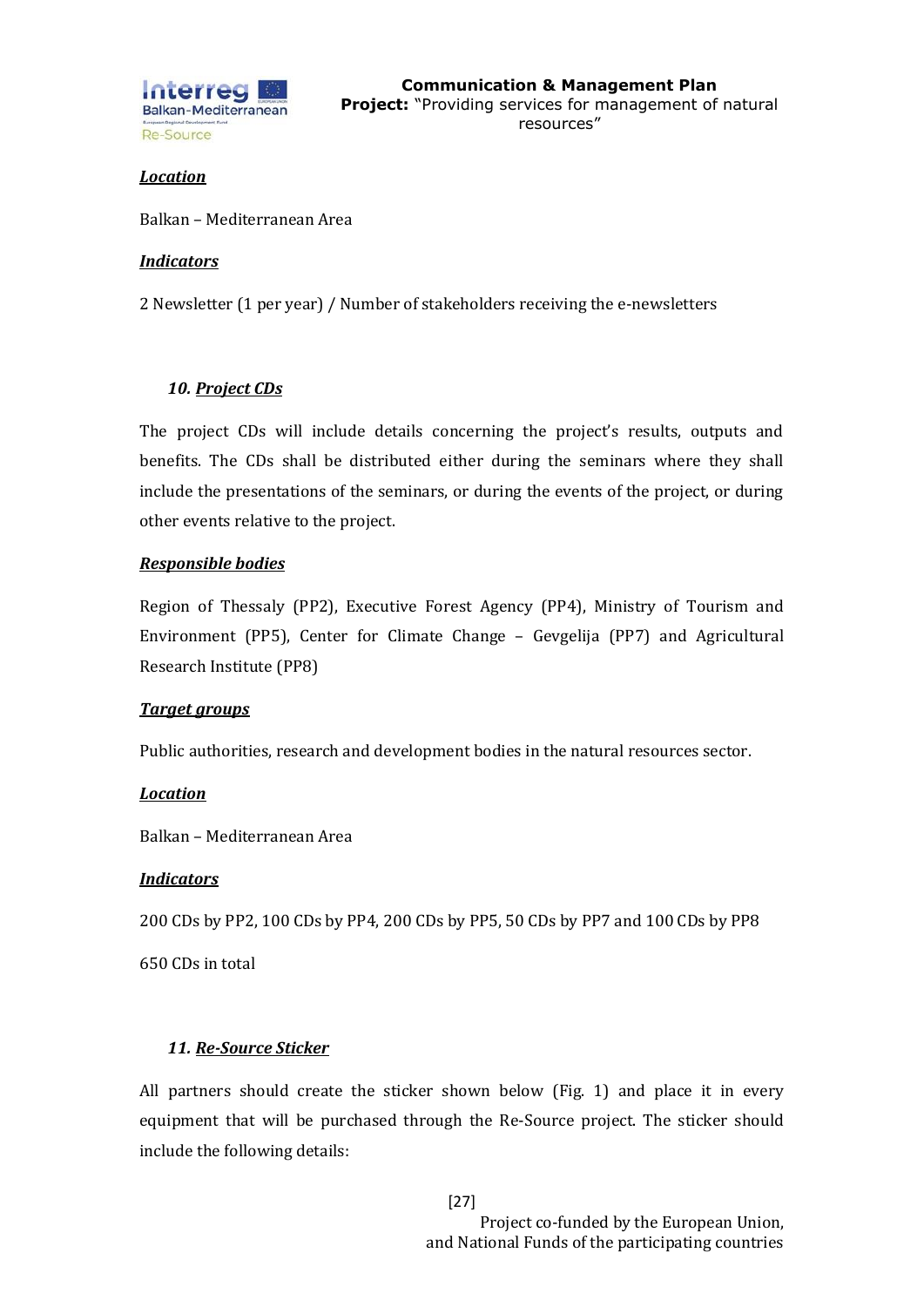

- Projects' logo and website address
- Funding reference
- Budget of the project
- The name of the project

Its size should be minimum 1/16 of the most visible surface of the equipment. The partners should make sure that the stickers are developed in that way to be rain and sunshine protected (a PVC sticker with UV polishing is recommended).

#### *Responsible bodies*

Interbalkan Environment Center (LP), Region of Thessaly (PP2), Executive Forest Agency (PP4), Ministry of Tourism and Environment (PP5), Center for Climate Change – Gevgelija (PP7) and Agricultural Research Institute (PP8)

#### *Target groups*

N/A

#### *Location*

Balkan – Mediterranean Area

#### *Indicators*

N/A

**Fig. 1** – Sticker to be created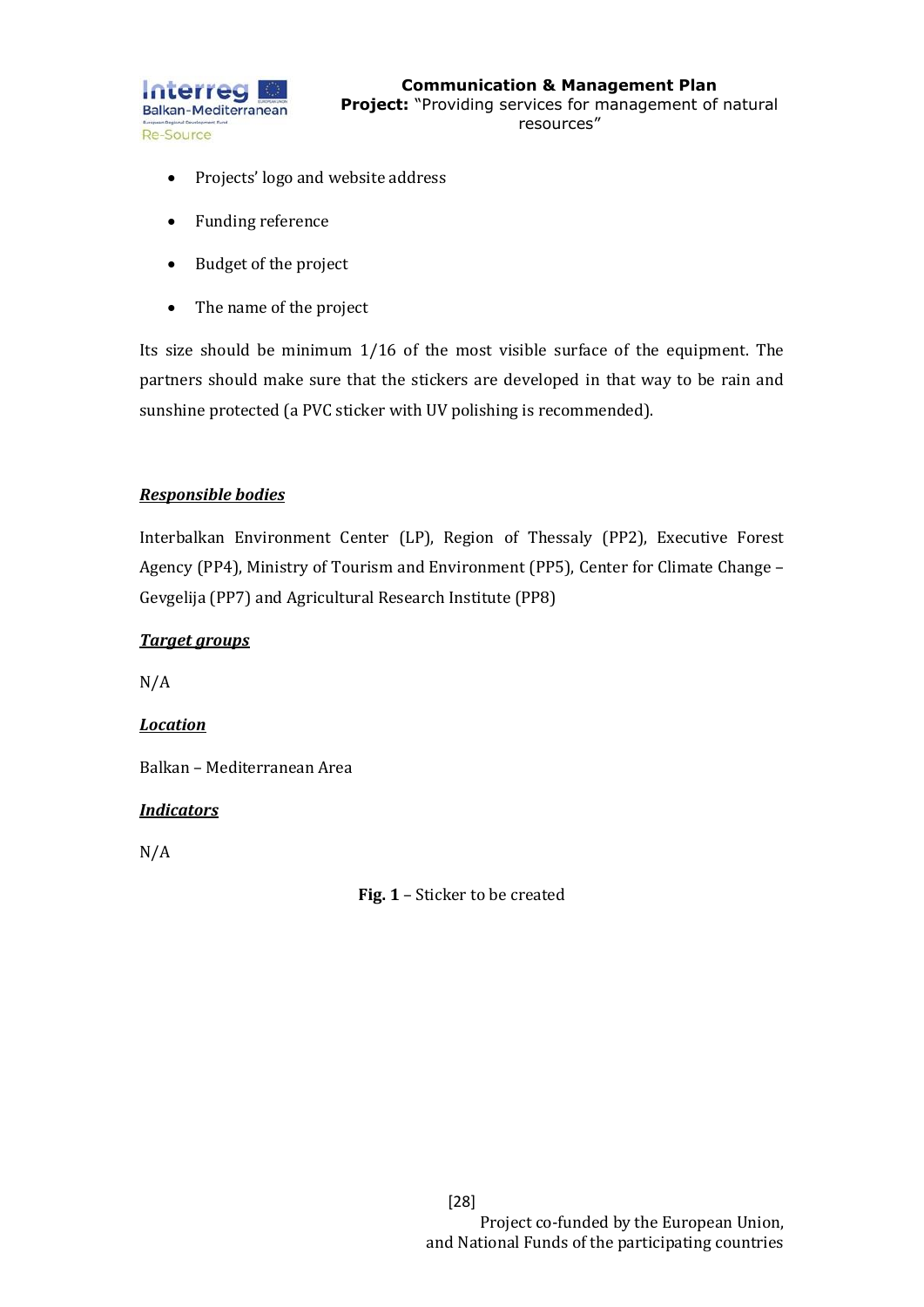



## <span id="page-29-0"></span>**v. Tracking/monitoring**

We need to keep a record of our audience. This can be done in the following ways as mentioned above:

- Newsletter: Interested parties will register to receive the newsletter and will be asked to provide further details (e.g. position in organisation) through the subscription form on the website.
- Website: Visitors to the site will be monitored in terms of numbers and country of origin of enquiry.
- Presentations: A central record will be kept of project presentations given outside of partner organisations. All partners should submit details to the Project Coordinator, providing an attendees list if available.

## <span id="page-29-1"></span>**vi. Spokespeople**

For most international events the Lead Partner will act as the main spokesperson for the project (Project Coordinator/Project Leader). However, on occasion, either due to location/language or sector specialisation the other partner may, by agreement, carry out dissemination on behalf of the project.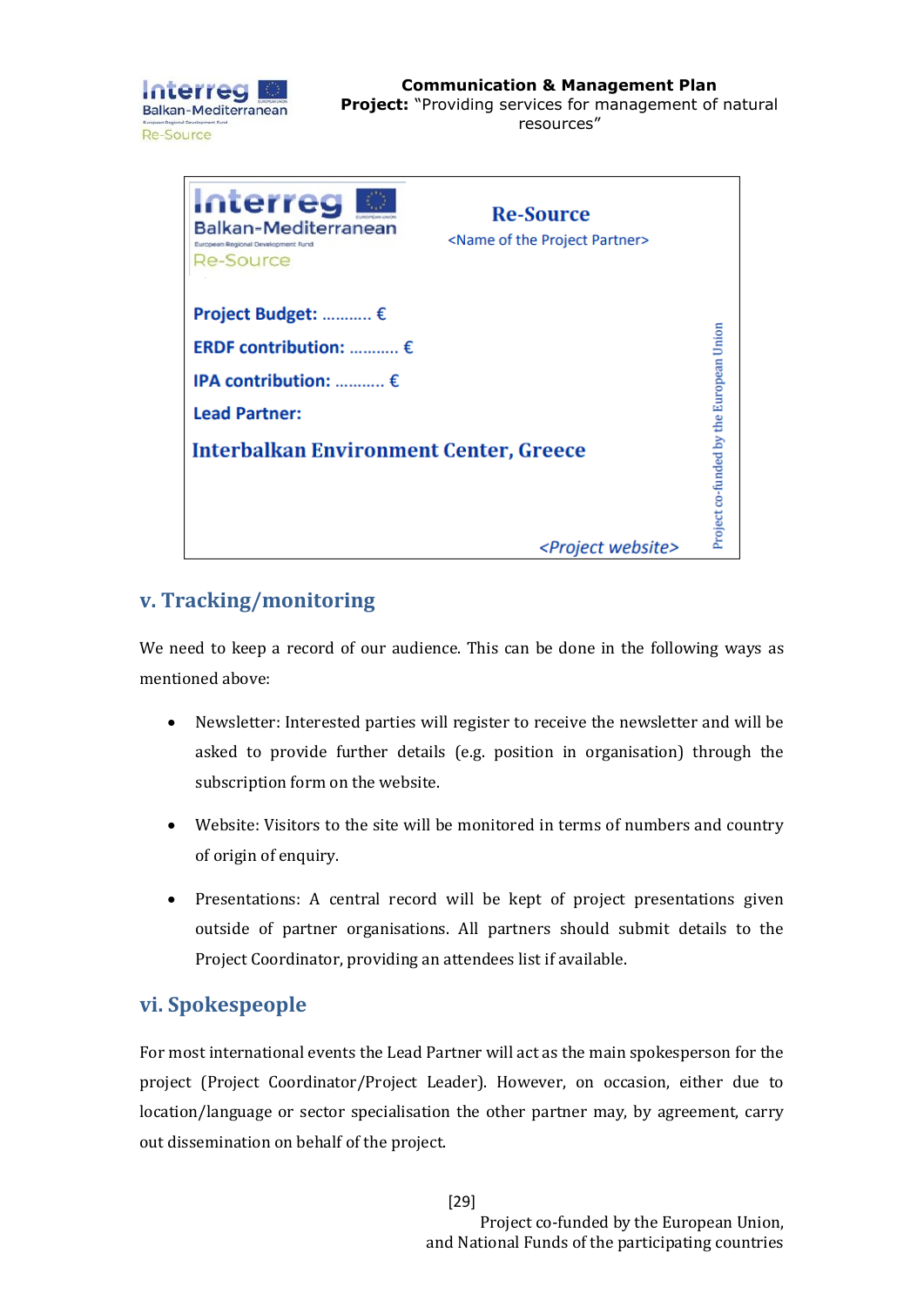

Regarding the national dissemination, all Project Leaders should take opportunities to promote the project both regionally and nationally by presenting the project at relevant events, talking about it when presenting their own organisation's work in related areas.

### <span id="page-30-0"></span>**vii. Partners' local messages**

Continuing the type of cooperation established during the development of the project's idea and the preliminary actions of the proposal, the complete activation of all the partners and their maximum involvement, in all levels of project's implementation, is seeking. Furthermore, the geographical spread of the project's activities is contributing to the attainment of project's goal for the extended publicity throughout the area. On the other hand, the distribution of the tasks took into account the geographical dimension of the project tasks and the division of the area, the relative previous experience of the partners and their particular characteristics. All the partners are small and mediumsized Municipalities, competent and experienced though in the development and implementation of relevant projects.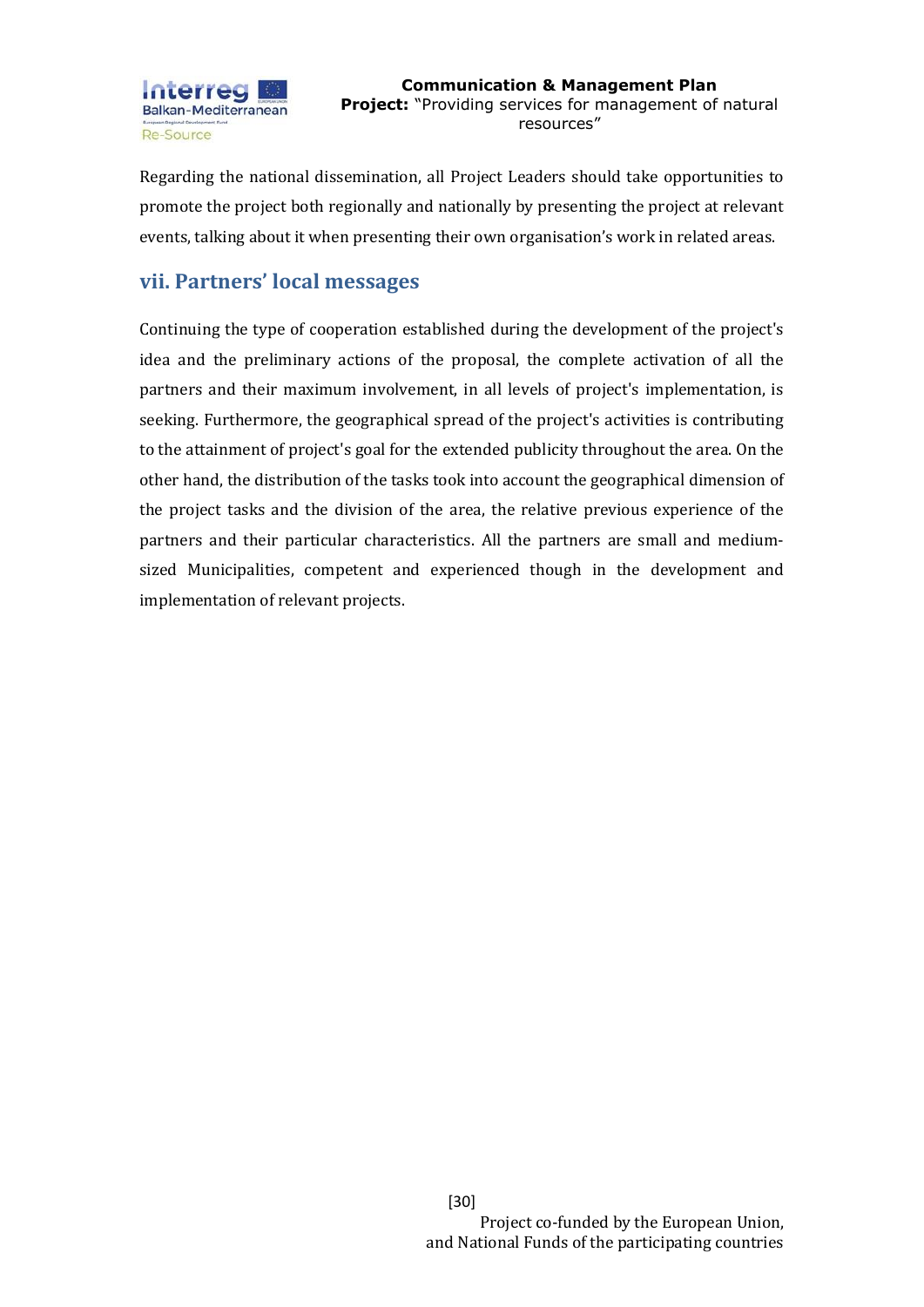

# <span id="page-31-0"></span>**VII. Section C – Work Package 2**

## <span id="page-31-1"></span>**i. Overview table of Work Package 2**

An Overview of Work Package 2 that includes all WP2 deliverables, the implementing partners, their duration and the relative location is presented at the following table:

| <b>Number and name of</b><br>the deliverable                       | <b>Duration/Timing</b>                            | <b>Location</b>                               | <b>Responsible</b><br><b>Partner</b> |
|--------------------------------------------------------------------|---------------------------------------------------|-----------------------------------------------|--------------------------------------|
| 2.2.1 - Organization<br>and Participation in<br><b>Conferences</b> | <b>June 2021</b>                                  | <b>Region of Central</b><br>Macedonia, Greece | <b>LP</b>                            |
| 2.1.2 - Communication<br>plan and publicity<br>material            | April 2020                                        | Balkan-<br><b>Mediterranean Area</b>          | <b>LP</b>                            |
| <b>2.1.4 - Website</b>                                             | <b>March 2020</b>                                 | Balkan-<br><b>Mediterranean Area</b>          | <b>LP</b>                            |
| 2.2.2 - Communication<br>plan and publicity<br>material            | <b>Throughout Re-</b><br>source<br>implementation | <b>Region of Thessaly</b>                     | PP <sub>2</sub>                      |
| 2.2.3 - Promotion<br><b>Action in Mass Media</b>                   | <b>Throughout Re-</b><br>source<br>implementation | Greece                                        | PP <sub>2</sub>                      |
| 2.4.2 - Communication<br>plan and publicity<br>material            | <b>Throughout Re-</b><br>source<br>implementation | <b>Bulgaria</b>                               | PP4                                  |
| 2.4.3 - Promotion<br><b>Action in Mass Media</b>                   | <b>Throughout Re-</b><br>source<br>implementation | <b>Bulgaria</b>                               | PP4                                  |
| 2.5.1 - Organization<br>and Participation in                       | November 2020                                     | <b>Albania</b>                                | PP <sub>5</sub>                      |

[31]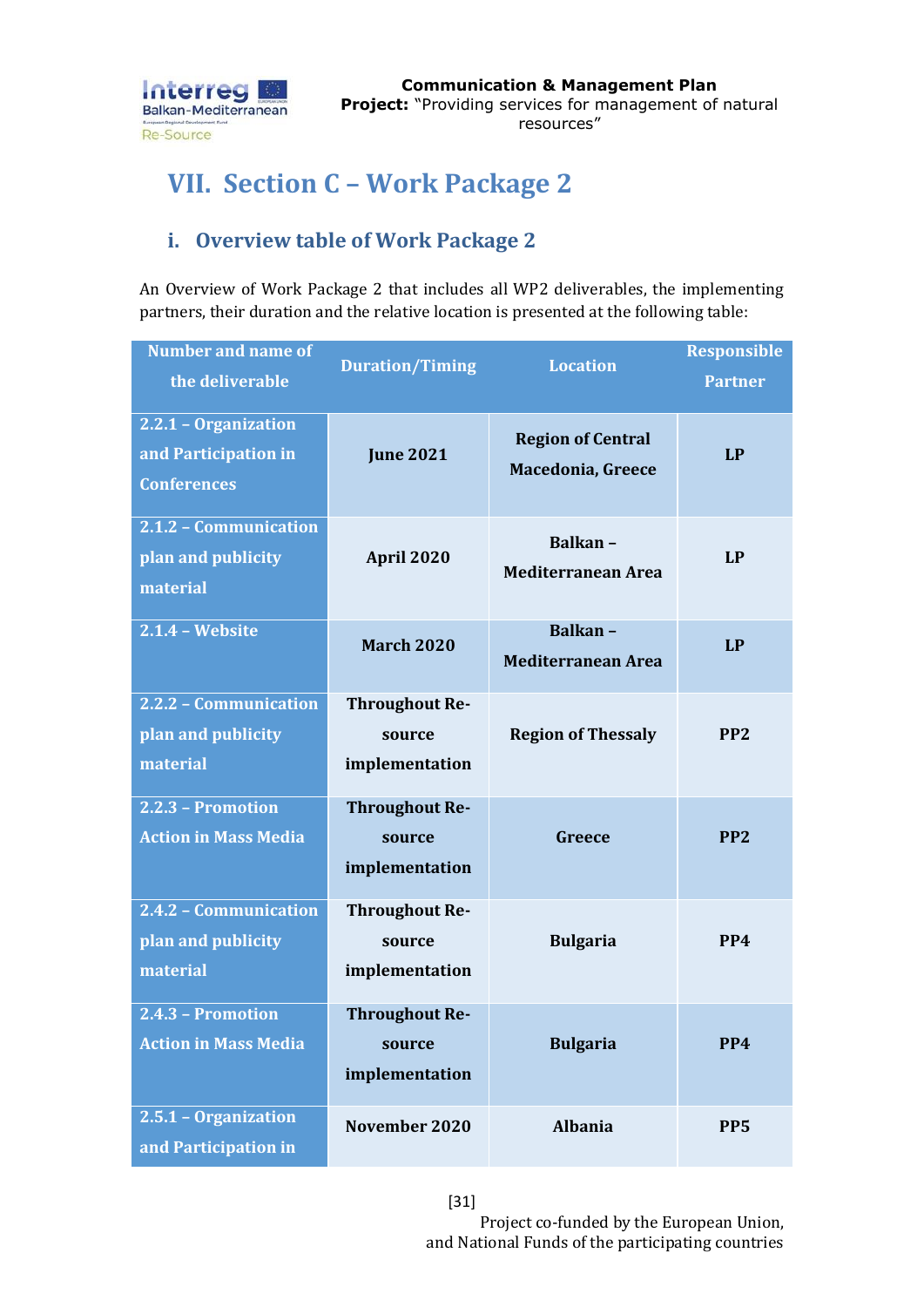

**Communication & Management Plan Project:** "Providing services for management of natural resources"

| <b>Conferences</b>                                      |                                                   |                                              |                 |
|---------------------------------------------------------|---------------------------------------------------|----------------------------------------------|-----------------|
| 2.5.2 - Communication<br>plan and publicity<br>material | <b>Throughout Re-</b><br>source<br>implementation | <b>Albania</b>                               | PP <sub>5</sub> |
| 2.5.3 - Promotion<br><b>Action in Mass Media</b>        | <b>Throughout Re-</b><br>source<br>implementation | <b>Albania</b>                               | PP <sub>5</sub> |
| 2.7.2 - Communication<br>plan and publicity<br>material | <b>Throughout Re-</b><br>source<br>implementation | <b>Republic of North</b><br><b>Macedonia</b> | PP7             |
| $2.7.3$ - Promotion<br><b>Action in Mass Media</b>      | <b>Throughout Re-</b><br>source<br>implementation | <b>Republic of North</b><br><b>Macedonia</b> | PP7             |
| 2.8.2 - Communication<br>plan and publicity<br>material | <b>Throughout Re-</b><br>source<br>implementation | <b>Cyprus</b>                                | PP8             |
| 2.8.3 - Promotion<br><b>Action in Mass Media</b>        | <b>Throughout Re-</b><br>source<br>implementation | <b>Cyprus</b>                                | PP <sub>8</sub> |

### <span id="page-32-0"></span>**ii. Resources**

#### **1. Human Resources**

Interbalkan Environment Center (LP) will be responsible for the overall communication and dissemination of the project. All project partners will contribute whenever asked to provide information, data and in the dissemination activities in general and will make sure that nationally the project is disseminated as it should.

#### **2. Financial Resources**

The total budget of the whole Work Package 2 – Communication and Dissemination is 112,345.00€, which is approximately 11% of the total project budget.

[32]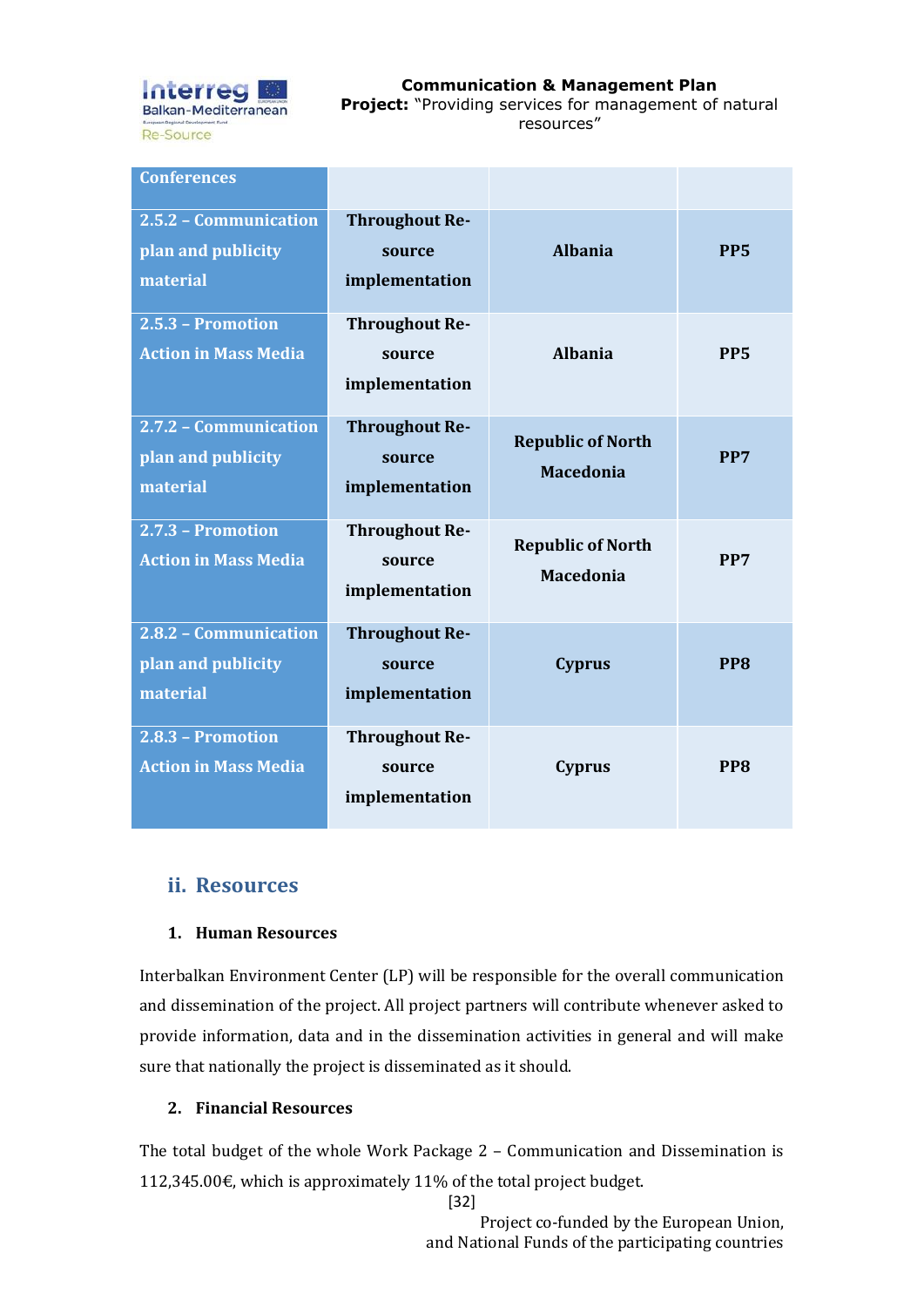

| <b>Project</b><br><b>Partner</b><br><b>Number</b> | <b>Name of the partner</b>                                                                                    | <b>Partners' WP2</b><br><b>Budget</b> | <b>Partners'</b><br><b>WP</b> budget<br>as a $%$ of<br><b>WP2</b> budget |
|---------------------------------------------------|---------------------------------------------------------------------------------------------------------------|---------------------------------------|--------------------------------------------------------------------------|
| <b>LP</b>                                         | <b>Interbalkan Environment</b><br><b>Center</b>                                                               | 25,290.00€                            | 9.32%                                                                    |
| PP <sub>2</sub>                                   | <b>Region of Thessaly</b>                                                                                     | 19,045.00€                            | 18.67%                                                                   |
| PP <sub>3</sub>                                   | <b>Hellenic Agricultural</b><br><b>Organization DEMETER - Soil</b><br>and Water Resources<br><b>Institute</b> | 14,980.00€                            | 14.98%                                                                   |
| PP4                                               | <b>Executive Forest Agency</b>                                                                                | 8,800.00€                             | 8.80%                                                                    |
| <b>PP5</b>                                        | <b>Ministry of Tourism and</b><br><b>Environment</b>                                                          | 22,560.00€                            | 14.61%                                                                   |
| <b>PP6</b>                                        | <b>National Agency of Natural</b><br><b>Resources</b>                                                         | 880.00€                               | 1.04%                                                                    |
| PP7                                               | <b>Center for Climate Change -</b><br>Gevgelija                                                               | 6,500.00€                             | 6.12%                                                                    |
| PP8                                               | <b>Agricultural Research</b><br><b>Institute</b>                                                              | 14,290.00€                            | 14.23%                                                                   |

## <span id="page-33-0"></span>**VIII. Conclusions**

The comprehensive Communication & Management Plan outlined above provides the Re-Source project a good base and detailed roadmap for collaboration among the consortium for the extensive communication of the project within as well as far beyond the partnership.

[33] Putting forward a number of ideas and proposing a wide variety of communication activities and strong communication messages, potential and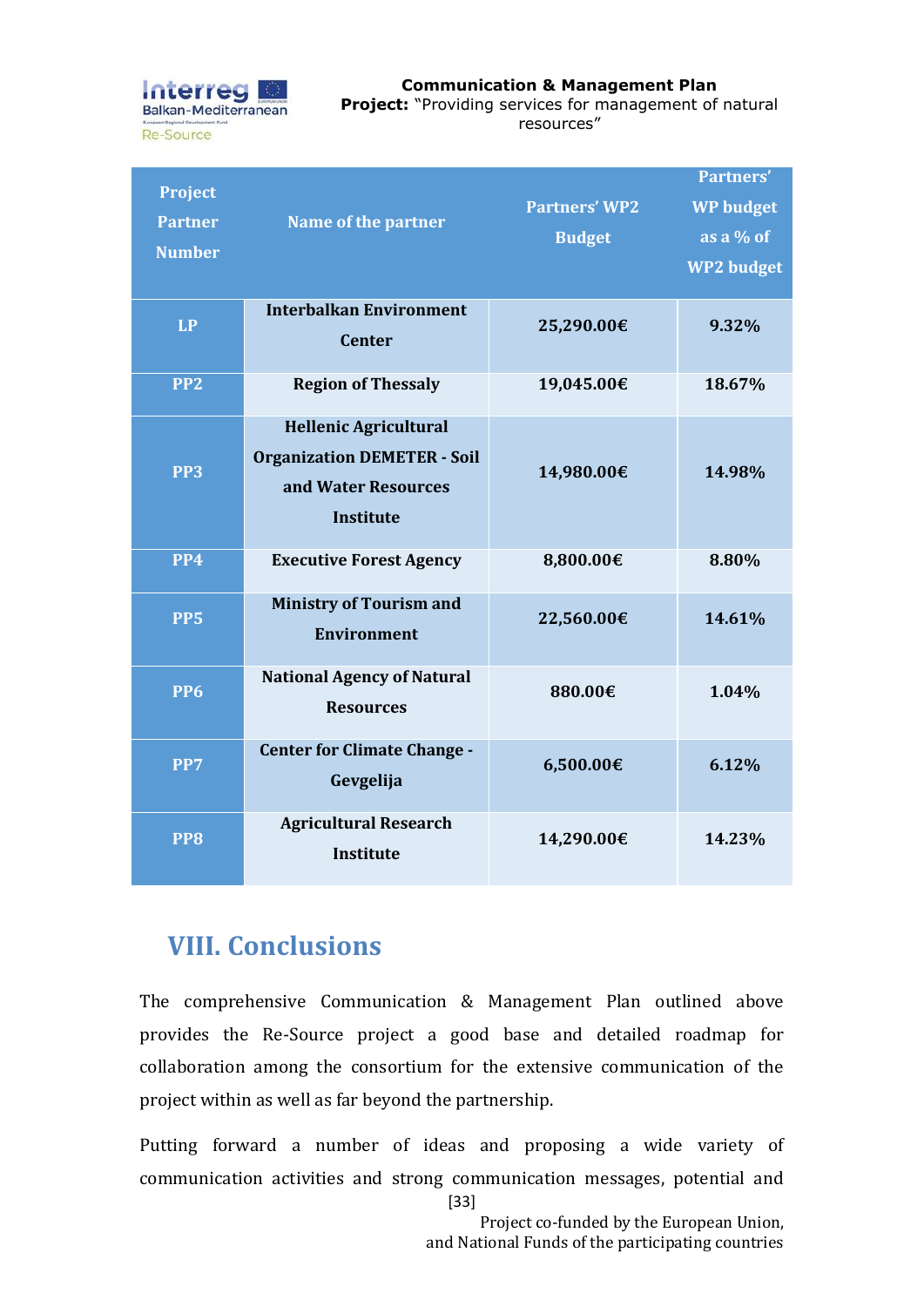

tools in this respect, the Plan provides ambitious targets, dictated by the unique communication of the Project.

However, as it stands for all workpackages, but all the more valid for communication, as a cross-cutting and overarching function, and all the more in this case of a European project, partners' commitment, personal effort, exploitation of every channel available and mutual cooperation is indispensable and constitutes the key to success.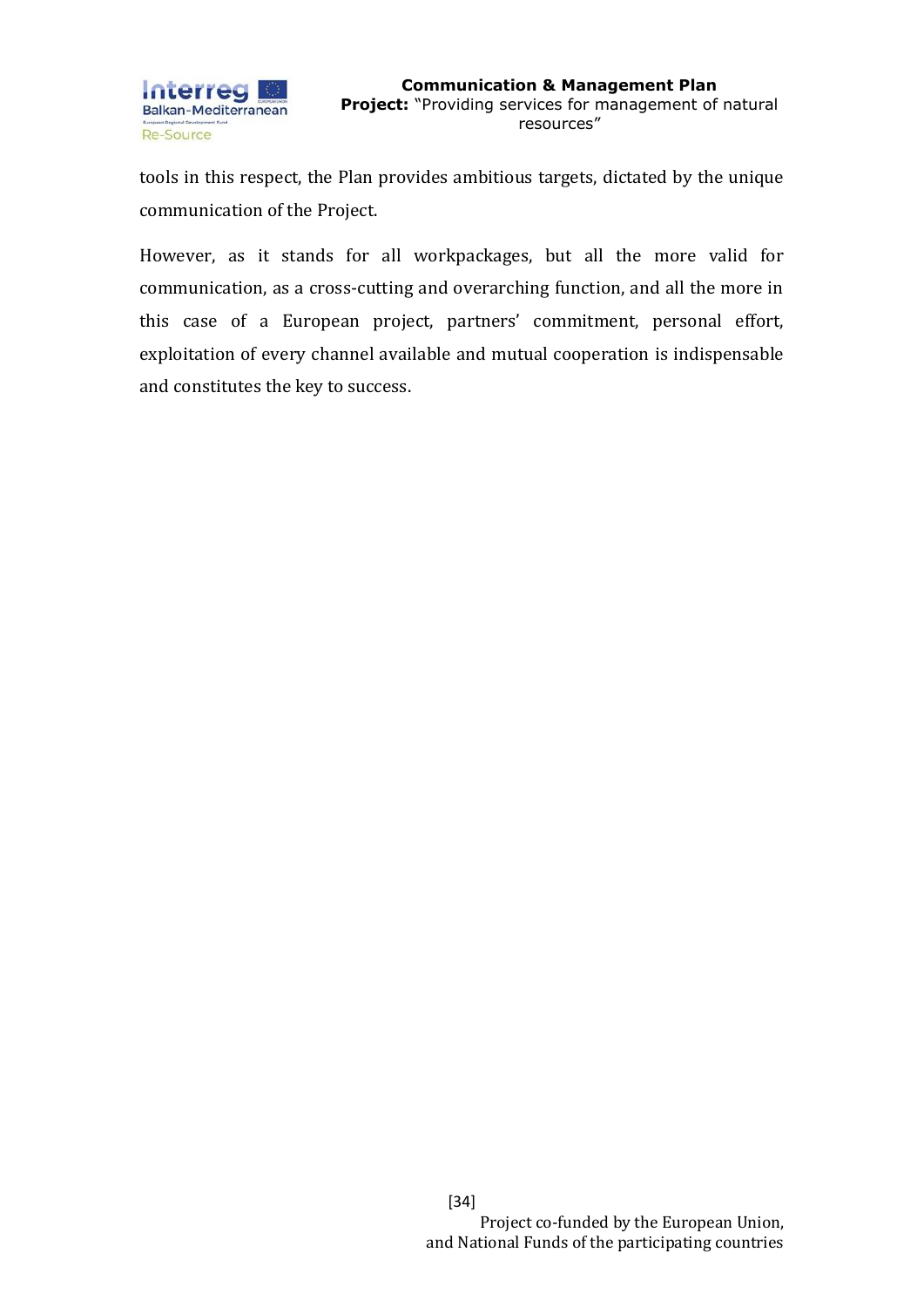

## <span id="page-35-0"></span>**Annex Ι: Event Planning Checklist**

#### **1. Before the event**

- Tasks are allocated to all organisers
	- o Invitations and registration
	- o Budgeting
	- o Welcoming participants
	- o Venue, coffee breaks and catering
	- o Agenda (Speakers? Moderator?)
	- o Photographer
- Set up script or roadmap of all details of the event
- Invitations sent out in time (speakers, media and participants)
- Make a block reservation at a recommended accommodation, that are included in practical information for participants
- Upon registration, participants receive a confirmation email with the final version of the agenda + practical information
- All organisers are briefed to answer frequently asked questions
- Speakers (and the moderator) are briefed
- All presentations are compiled and checked
- Check technical equipment
- **2. During the event**
- A reception desk is available for registration
	- o Registration sheets
	- o Name badges arranged in alphabetical order
	- o Conference packs (if applicable) and promotional materials
- Place labels and water are available for speakers
- Conference room equipment is checked
	- o Laptops with presentations

[35]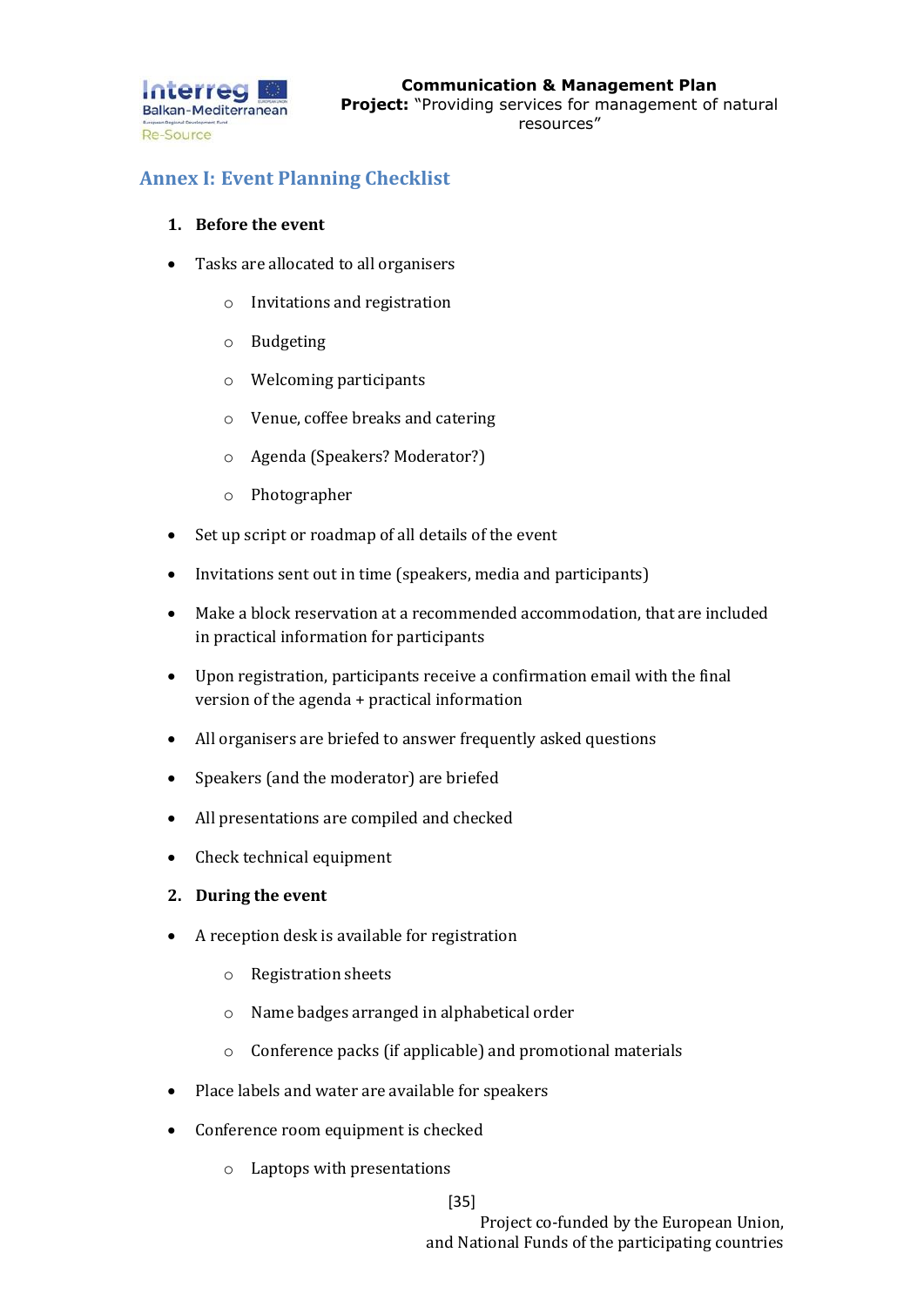

- o Multimedia Projectors and screens
- o Cables and electricity sockets
- o Microphones, sound system; persons available for handing out microphones
- o Air conditioning and lights
- Enough toilet facilities are available
- There are recycle bins in the conference room
- Access for people with disabilities is ensured
- All activities comply with the publicity requirements (e.g. EU flag on display)
- **3. After the event**
- Event documents and photos are uploaded to your website
- Thank you notes sent to all participants and guests
- Conclusions made based on feedback forms and debriefing
- All costs and fees are taken care of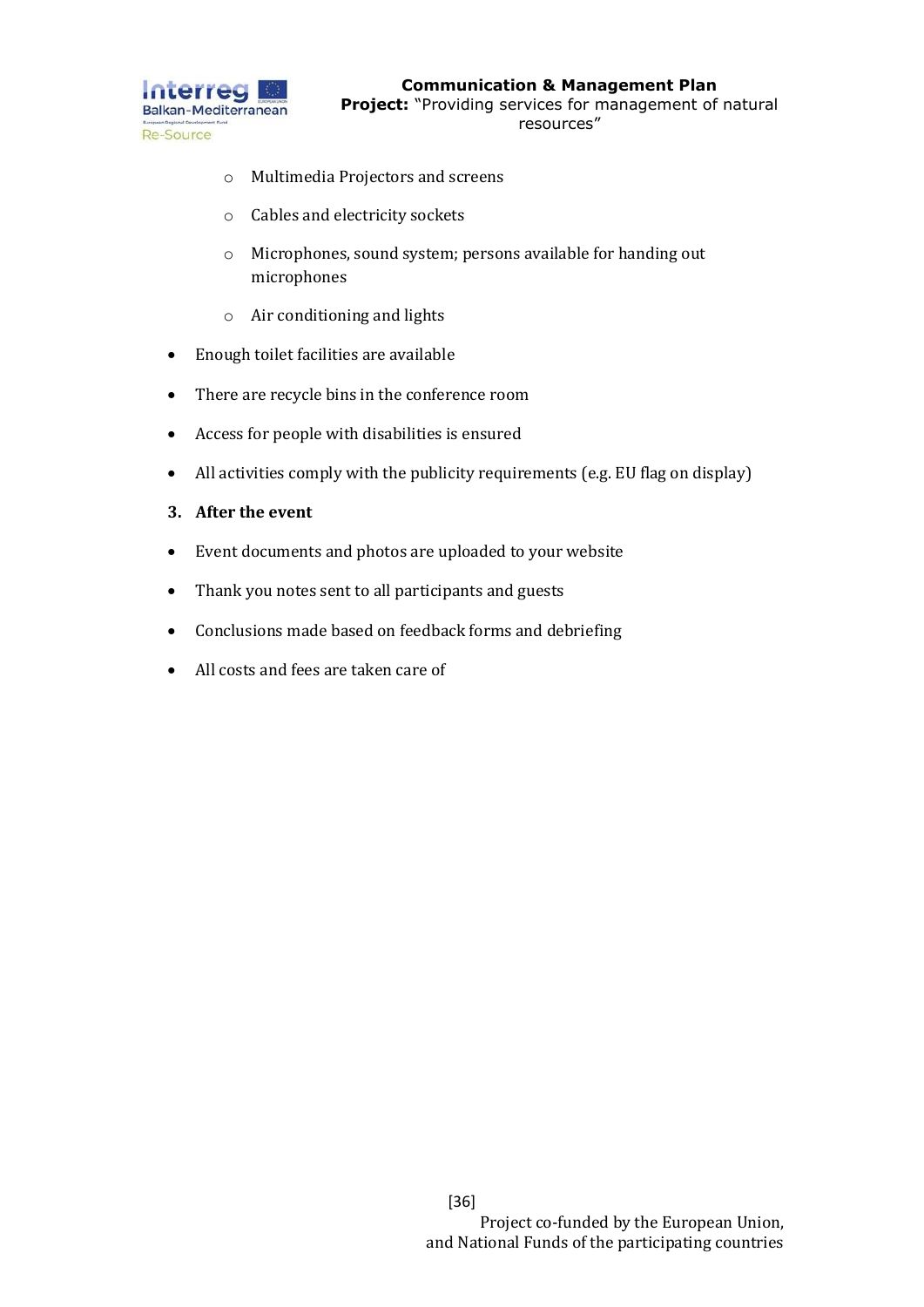

## <span id="page-37-0"></span>**Annex IΙ: Presentation Template**

The following template was created for the Re-Source project, in order to be used by all partners during events, workshops, seminars, etc.

i. First page of the presentations:



ii. Example of text and bullets

| <b>Introduction</b>                                                                                                                                                                                                                                                                                                      |  |
|--------------------------------------------------------------------------------------------------------------------------------------------------------------------------------------------------------------------------------------------------------------------------------------------------------------------------|--|
| Maecenas nec odio et ante tincidunt tempus. Donec vitae sapien ut libero venenatis faucibus.<br>Nullam quis ante. Etiam sit amet orci eget eros faucibus tincidunt. Duis leo. Sed fringilla mauris sit<br>amet nibh. Donec sodales sagittis magna. Sed consequat, leo eget bibendum sodales, augue velit<br>cursus nunc. |  |
| Lorem ipsum dolor sit amet, consectetuer adipiscing massa:                                                                                                                                                                                                                                                               |  |
| Integer tincidunt. Cras dapibus. Vivamus elementum semper nisi<br>п                                                                                                                                                                                                                                                      |  |
| Aenean vulputate eleifend tellus. Aenean leo ligula, porttitor eu,<br>consequat vitae, eleifend ac, enim                                                                                                                                                                                                                 |  |
| Quisque rutrum                                                                                                                                                                                                                                                                                                           |  |